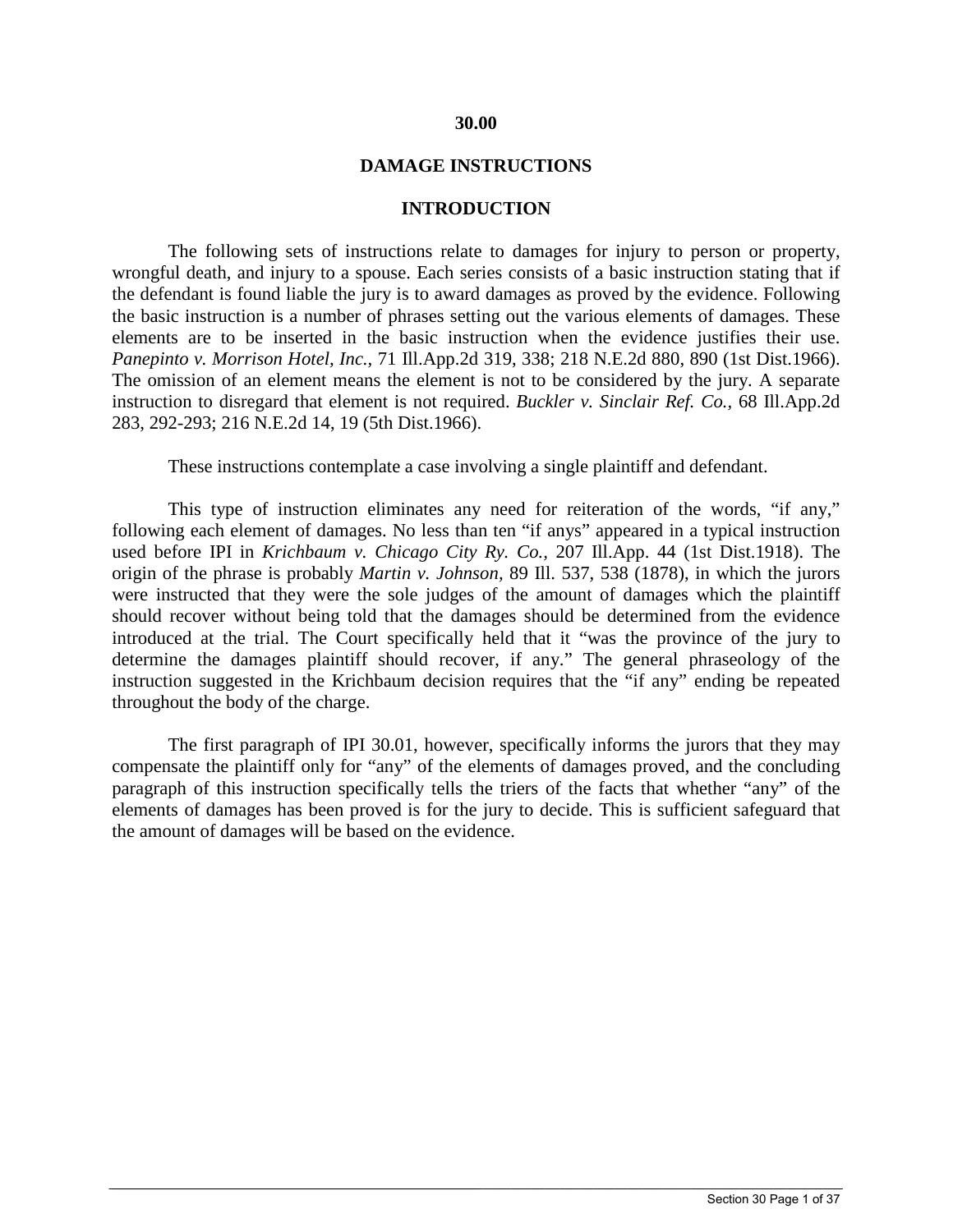## **30.01 Measure of Damages--Personal and Property**

If you decide for the plaintiff on the question of liability, you must then fix the amount of money which will reasonably and fairly compensate him for any of the following elements of damages proved by the evidence to have resulted from the [negligence] [wrongful conduct] [of the defendant], [taking into consideration (the nature, extent and duration of the injury) (and) (the aggravation of any pre-existing ailment or condition)].

*[Here insert the elements of damages which have a basis in the evidence]* 

Whether any of these elements of damages has been proved by the evidence is for you to determine.

# **Notes on Use**

This instruction cannot be given in the form shown on this page. It must be completed by selecting the appropriate elements of damages from among phrases IPI 30.04 through IPI 30.20. The phrases so selected should reflect the relevant items of damage and be inserted between the two paragraphs of IPI 30.01.

The bracketed words "taking into consideration the nature, extent and duration of the injury" are to be used only in cases involving an injury to the person. *See comment to* IPI 30.02.

The bracketed words "the aggravation of any pre-existing ailment or condition" are to be used only in those cases where there is a claim that the plaintiff's injuries arose in whole or in part from an aggravation of a pre-existing ailment or condition. *See comment to* IPI 30.03.

The bracketed words "wrongful conduct" in the first paragraph may be used instead of "negligence" when the misconduct alleged includes a charge such as willful and wanton conduct or other fault.

Other phrases may be substituted for the bracketed terms "negligence" or "wrongful conduct" or "wrongful conduct of the defendant" where appropriate, such as "unreasonably dangerous condition of the product."

If the plaintiff sustained no impact to his body and his injury or illness resulted entirely from emotional distress under circumstances where his injury or illness is compensable, insert at the end of the first paragraph of the instruction the phrase "resulting from emotional distress."

#### **Comment**

A bystander present in a zone of physical danger who, because of the defendant's negligence, has a reasonable fear for his own safety is given a right of action for physical injury or illness resulting from emotional distress caused by that fear. *Rickey v. Chicago Transit Auth.,* 98 Ill.2d 546, 457 N.E.2d 1, 75 Ill.Dec. 211 (1983). This decision abrogated the former "impact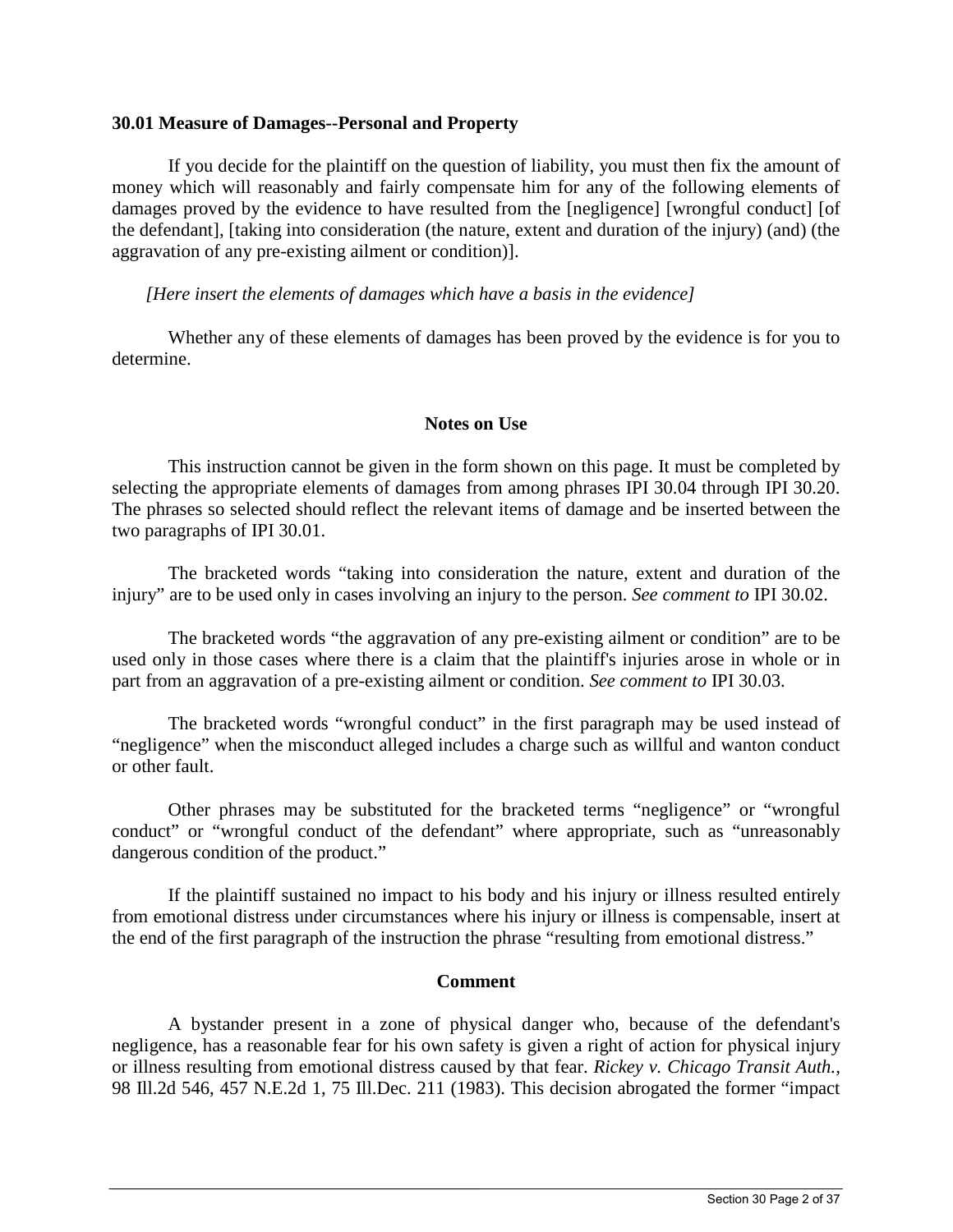rule" which required a bystander to have suffered a contemporaneous physical injury or impact to permit recovery.

A cause of action is also available for the intentional infliction of emotional distress. *Knierim v. Izzo,* 22 Ill.2d 73, 174 N.E.2d 157 (1961).

The "aggravation of any pre-existing ailment or condition" is a factor but not an element of damage. *Luye v. Schopper,* 348 Ill.App.3d 767, 284 Ill.Dec. 34, 809 N.E.2d 156 (1st Dist.2004); *Hess v. Espy,* 351 Ill.App.3d 490, 286 Ill.Dec. 213, 813 N.E.2d 270 (2nd Dist.2004); *Smith v. City of Evanston,* 260 Ill.App.3d 925, 631 N.E.2d 1269, 197 Ill.Dec. 810 (1st Dist.1984).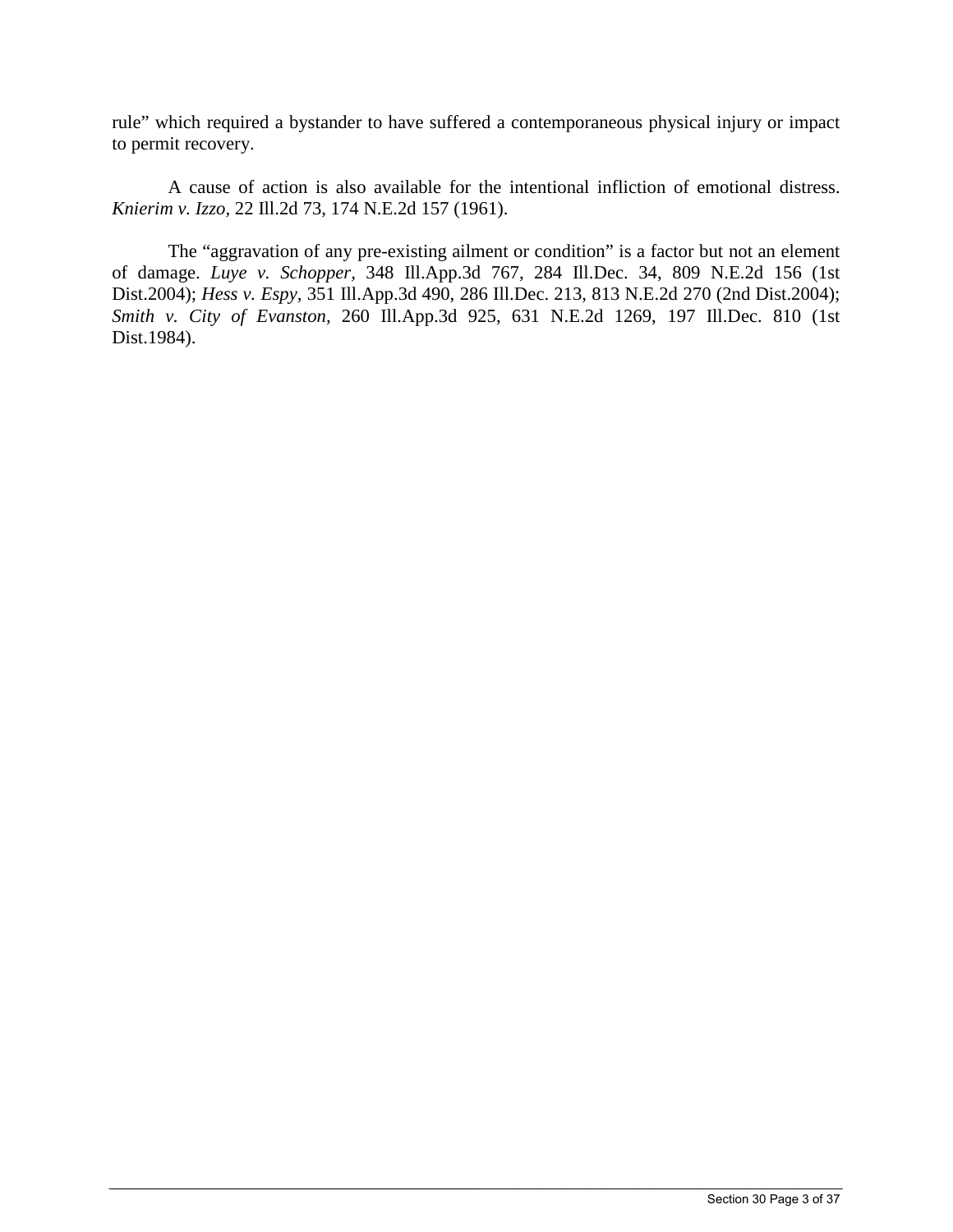# **30.02 Measure of Damages--Nature and Extent of Injury**

[Withdrawn]

## **Comment**

IPI 30.02 formerly read, "The nature, extent and duration of the injury." *Powers v. Illinois Cent. Gulf R. Co.,* 91 Ill.2d 375, 438 N.E.2d 152, 63 Ill.Dec. 414 (1982), held that this is not a separate element of damages. IPI 30.02 has therefore been deleted. However, in determining damages the jury may consider the nature, extent and duration of the injury. *See* IPI 30.01.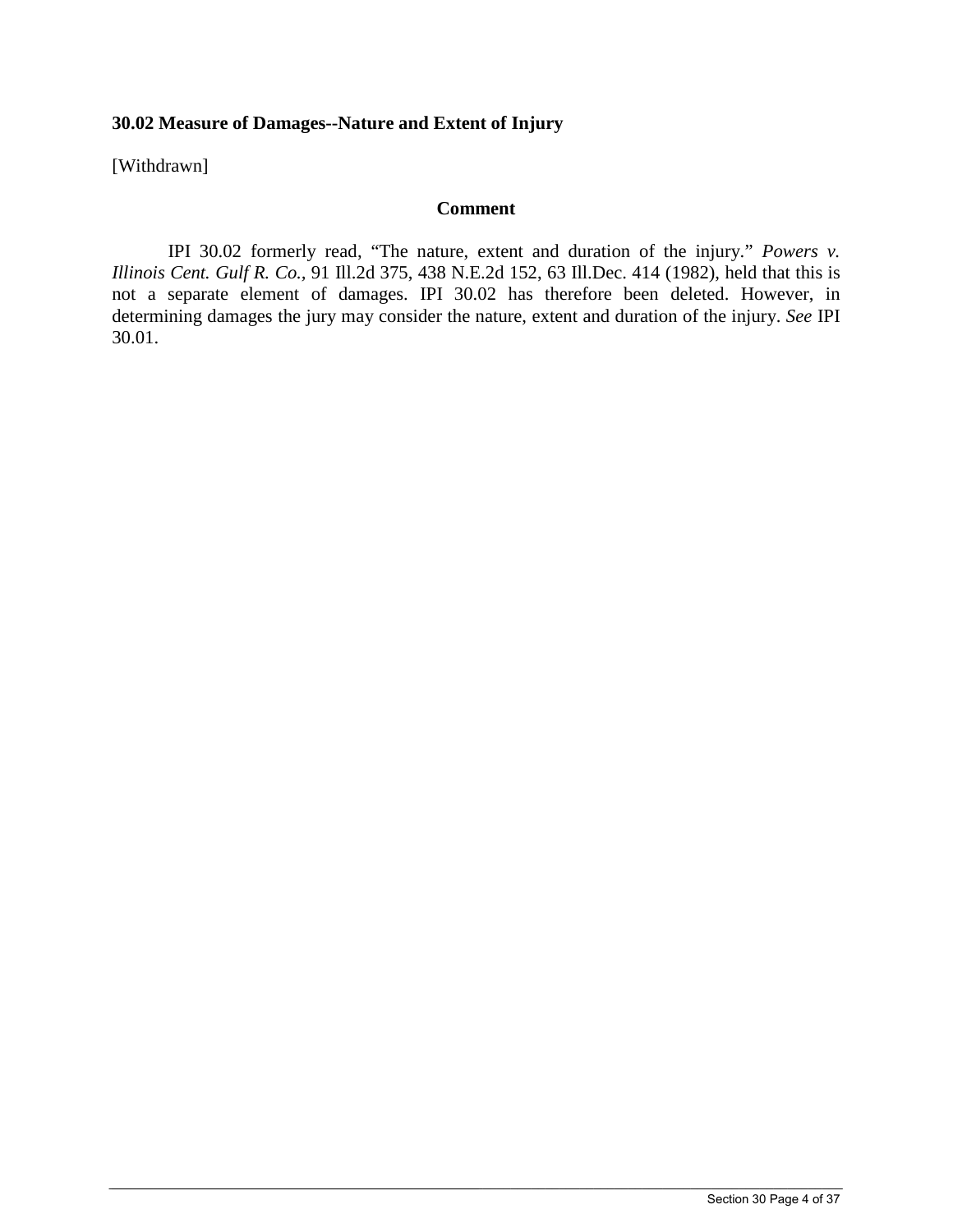# **30.03 Measure of Damages--Aggravation of Pre-Existing Ailment or Condition**

[Withdrawn]

*Permission to withdraw granted in 2004.*

# **Comment**

IPI 30.03 formerly read, "The aggravation of any pre-existing ailment or condition." It has been deleted as a separate element of damage in light of *Luye v. Schopper,* 348 Ill.App.3d 767, 284 Ill.Dec. 34, 809 N.E.2d 156 (1st Dist.2004) and *Hess v. Espy,* 351 Ill.App.3d 490, 286 Ill.Dec. 213, 813 N.E.2d 270 (2nd Dist.2004). However, in determining damages the jury may consider the aggravation of any pre-existing ailment or condition. *See* IPI 30.01.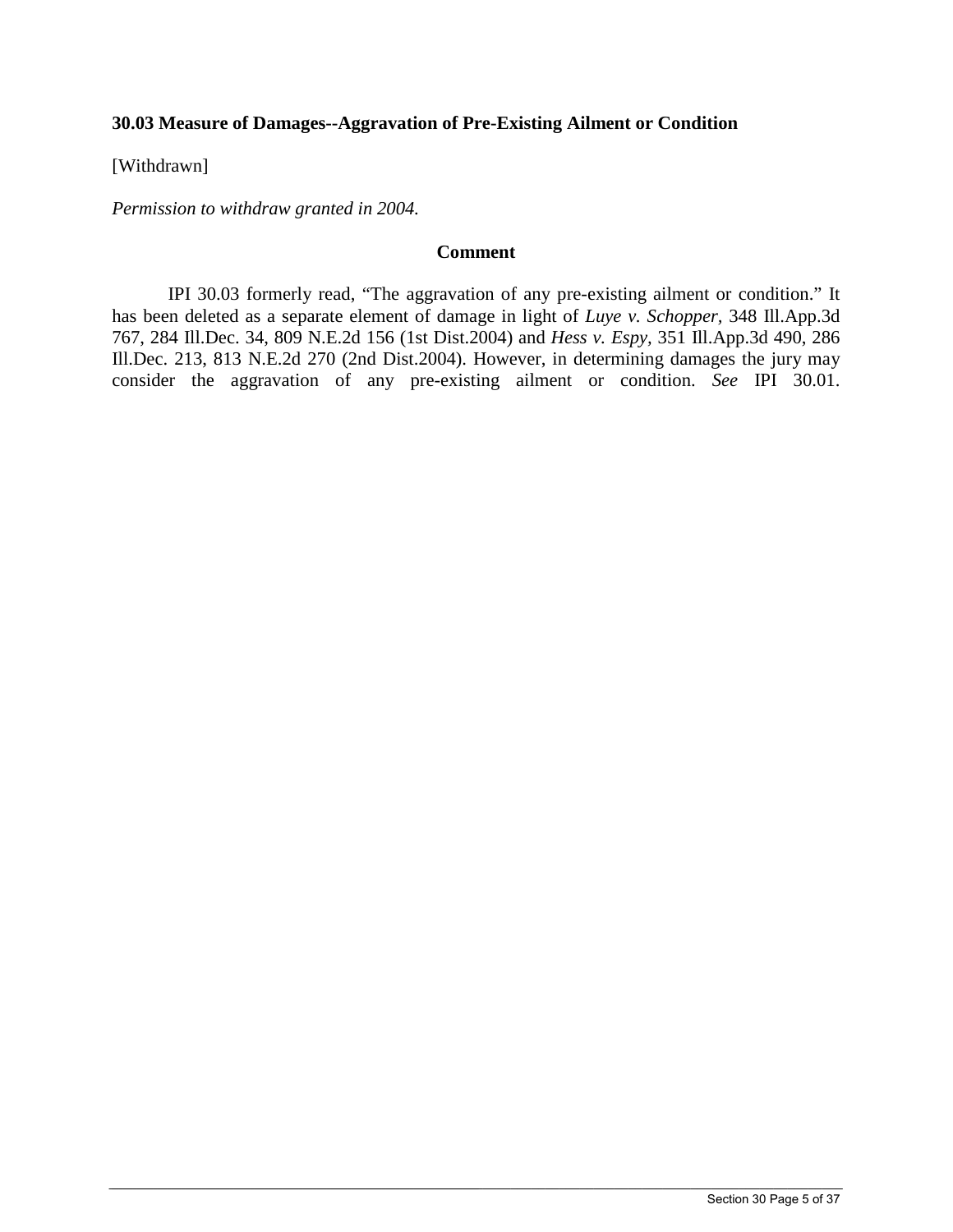# **30.04 Measure of Damages--Disfigurement**

The disfigurement resulting from the injury.

# **Notes on Use**

This element is to be inserted between the two paragraphs of IPI 30.01 when the evidence justifies its use.

## **Comment**

Disfigurement is recognized as a separate element of compensable damages in Illinois. *Holston v. Sisters of the Third Order of St. Francis,* 165 Ill.2d 150, 175; 650 N.E.2d 985, 997; 209 Ill.Dec. 12, 24 (1995); *Simon v. Kaplan,* 321 Ill.App. 203, 52 N.E.2d 832 (1st Dist.1944).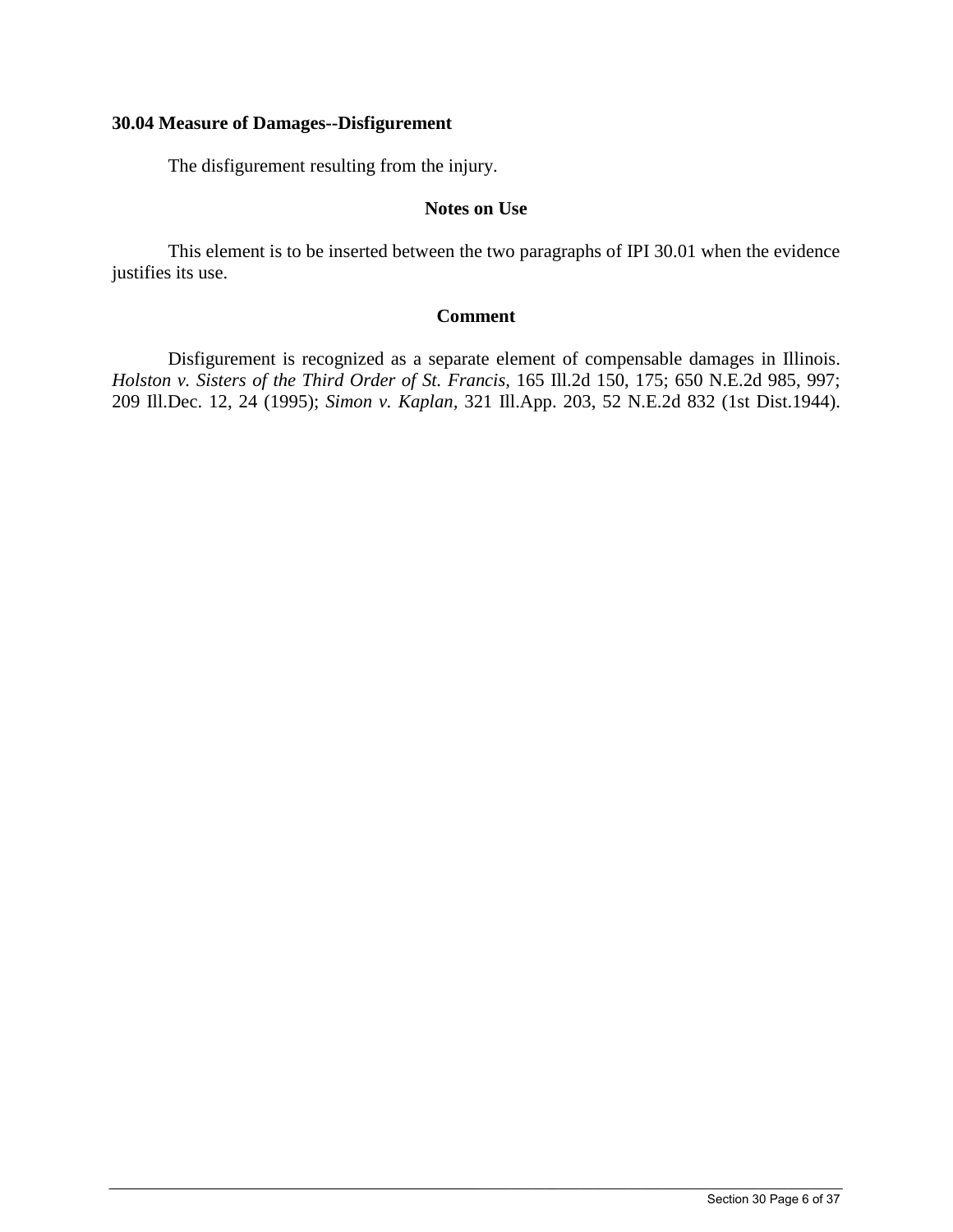## **30.04.01 Measure of Damages--Disability/Loss of a Normal Life**

[The disability experienced (and reasonably certain to be experienced in the future).]

[Loss of a normal life experienced (and reasonably certain to be experienced in the future).]

## **Notes on Use**

These are alternatives. One of these elements may be inserted between the two paragraphs of IPI 30.01 when the evidence justifies its use.

*Smith v. City of Evanston,* 260 Ill.App.3d 925, 631 N.E.2d 1269, 197 Ill.Dec. 810 (1st Dist.1994), disapproved of the term "disability," holding that the phrase "loss of a normal life" more accurately described this element of damages and would be less confusing to the jury. If the trial court rules that the Smith case is applicable, then the phrase "loss of a normal life" may be substituted for the term "disability" and the Committee recommends that IPI 30.04.02 also be given.

*Torres v. Irving Press, Inc.,* 303 Ill.App.3d 151, 707 N.E.2d 248, 236 Ill.Dec. 403 (1st Dist.1999), [leave to appeal denied] disapproved of the term "loss of a normal life," holding that "disability" was the appropriate element of damages on which the jury should be instructed.

If "disability" is chosen, do not give IPI 30.04.02.

# **Comment**

Disability is recognized as a separate element of compensable damages in Illinois. *Holston v. Sisters of the Third Order of St. Francis,* 165 Ill.2d 150, 175; 650 N.E.2d 985, 997; 209 Ill.Dec. 12, 24 (1995), *Krichbaum v. Chicago City Ry. Co.,* 207 Ill.App. 44 (1st Dist.1917); *and Torres v. Irving Press, Inc.,* 303 Ill.App.3d 151, 707 N.E.2d 248, 236 Ill.Dec. 403 (1st Dist.1999), [leave to appeal denied].

Loss of a normal life is recognized as a separate element of compensable damages in Illinois. *Smith v. City of Evanston,* 260 Ill.App.3d 925, 631 N.E.2d 1269, 197 Ill.Dec. 810 (1st Dist.1994); *Zuder v. Gibson,* 288 Ill.App.3d 329, 680 N.E.2d 483, 223 Ill.Dec. 750 (2d Dist.1997), *Abbinante v. O'Connell,* 277 Ill.App.3d 1046, 662 N.E.2d 126, 214 Ill.Dec. 772 (3d Dist.1996); *Knight v. Lord,* 271 Ill.App.3d 581, 648 N.E.2d 617, 207 Ill.Dec. 917 (4th Dist.1995); and *VanHolt v. National Railroad Passenger Corp.,* 283 Ill.App.3d 62, 669 N.E.2d 1288, 218 Ill.Dec. 762 (1st Dist.1996).

The Committee recommends that either "disability" or "loss of a normal life" be used, but not both.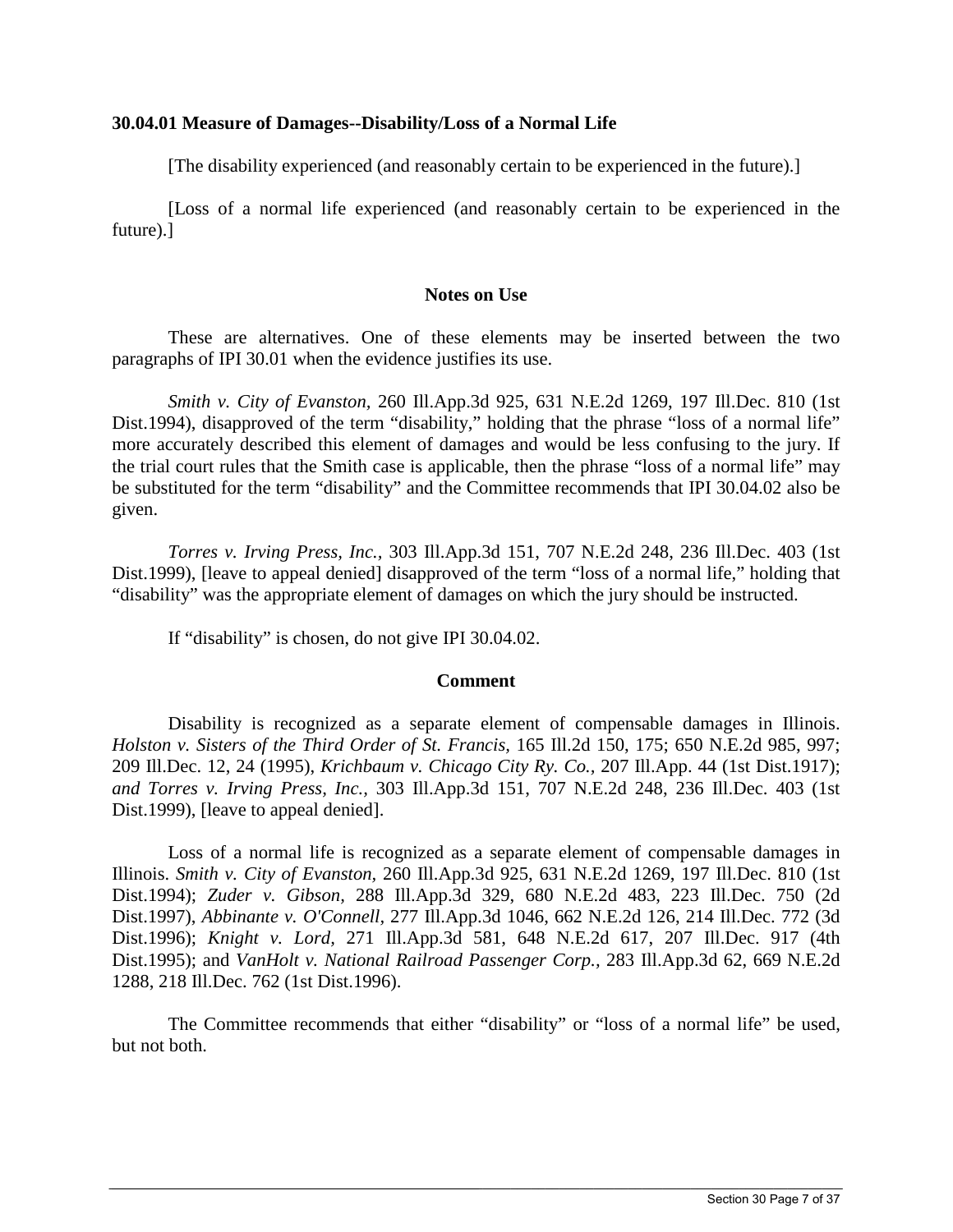#### **30.04.02 Loss of a Normal Life--Definition**

When I use the expression "loss of a normal life", I mean the temporary or permanent diminished ability to enjoy life. This includes a person's inability to pursue the pleasurable aspects of life.

#### **Notes on Use**

The Committee recommends that this instruction be used if the option in IPI 30.04.01 concerning loss of a normal life is given.

## **Comment**

This definition is derived from *Smith v. City of Evanston,* 260 Ill.App.3d 925, 631 N.E.2d 1269, 197 Ill.Dec. 810 (1st Dist.1994). Defining loss of a normal life in this manner when it is given as an element of compensable damages was approved in *Zuder v. Gibson,* 288 Ill.App.3d 329, 680 N.E.2d 483, 223 Ill.Dec. 750 (2d Dist.1997); *Abbinante v. O'Connell,* 277 Ill.App.3d 1046, 662 N.E.2d 126, 214 Ill.Dec. 772 (3d Dist.1996); and *VanHolt v. National Railroad Passenger Corp.,* 283 Ill.App.3d 62, 669 N.E.2d 1288, 218 Ill.Dec. 762 (1st Dist.1996).

No holding requiring the use of a definition of loss of a normal life exists. Decisions approving the use of a definition of this element are *Abbinante v. O'Connell,* 277 Ill.App.3d 1046, 662 N.E.2d 126, 214 Ill.Dec. 772 (3d Dist.1996) and *Knight v. Lord,* 271 Ill.App.3d 581, 648 N.E.2d 617, 207 Ill.Dec. 917 (4th Dist.1995). Decisions considering this element where no definition was given are *Slavin v. Saltzman,* 268 Ill.App.3d 392, 643 N.E.2d 1383, 205 Ill.Dec. 776 (2d Dist.1994) [*overruled on other grounds* in *Zuder v. Gibson,* 288 Ill.App.3d 329, 680 N.E.2d 483, 223 Ill.Dec. 750 (2d Dist.1997)]; White v. Lueth, 283 Ill.App.3d 714, 670 N.E.2d 1143, 219 Ill.Dec. 255 (3d Dist.1996); *Smith v. City of Evanston,* 260 Ill.App.3d 925, 631 N.E.2d 1269, 197 Ill.Dec. 810 (1st Dist.1994); *Sands v. Glass,* 267 Ill.App.3d 45, 640 N.E.2d 996, 203 Ill.Dec. 846 (2d Dist.1994); and *Martin v. Cain,* 219 Ill.App.3d 110, 578 N.E.2d 1161, 161 Ill.Dec. 515 (5th Dist.1991).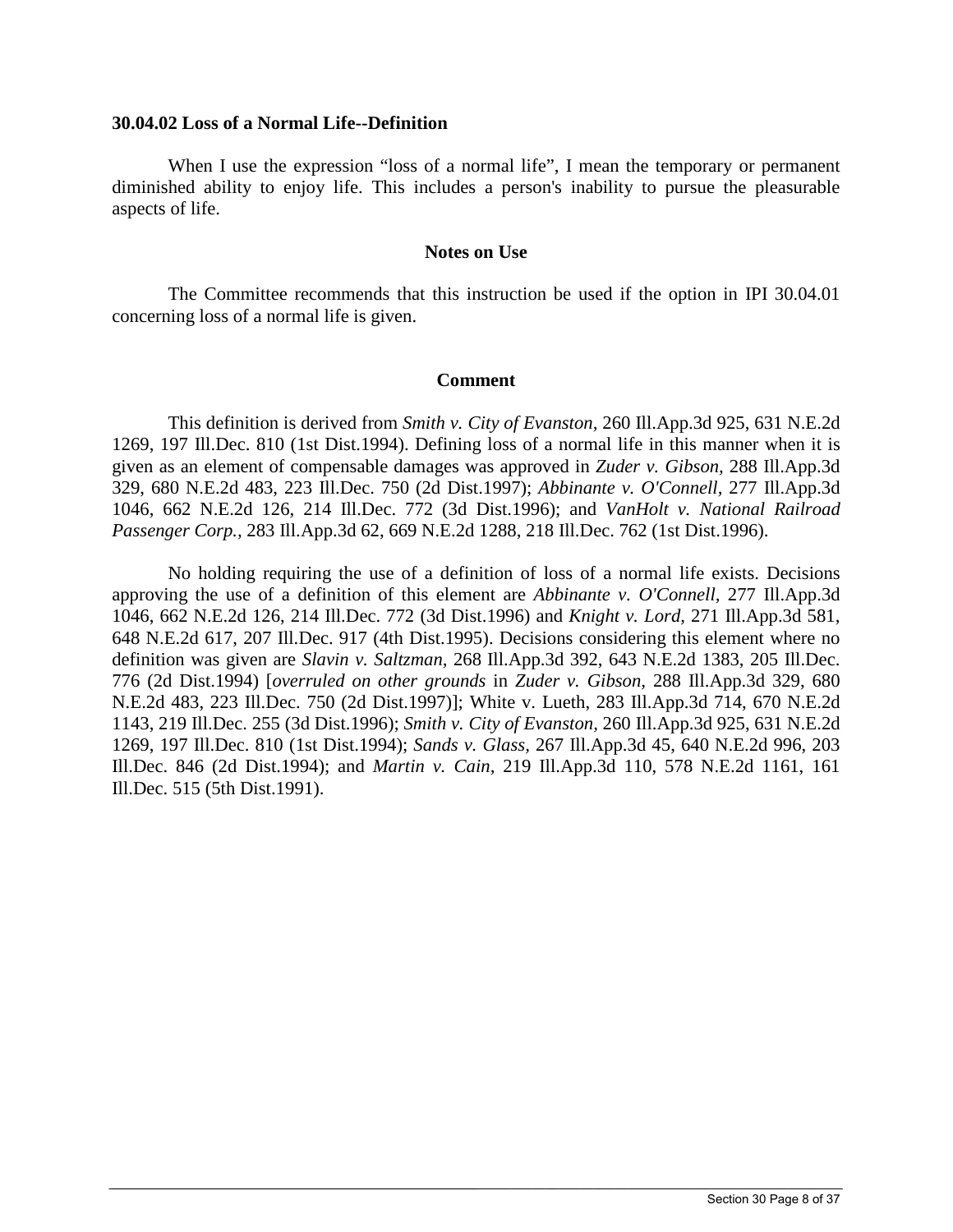#### **30.04.03 Increased Risk of Harm--Measure of Damages**

The increased risk of future [specific condition] [harm] resulting from the [injury] [injuries] [condition] [conditions].

*Permission to publish 30.04.03, 30.04.04 granted in 2004.*

# **Notes on Use**

This instruction should be inserted into the 30.01 instruction in a case where the damages claimed are within the scope of the ruling in *Dillon v. Evanston Hospital,* 199 Ill.2d 483, 264 Ill.Dec. 653, 771 N.E.2d 357 (2002). When this instruction is used, IPI 30.04.04 must also be used.

## **Comment**

*Dillon v. Evanston Hospital,* 199 Ill.2d 483, 264 Ill.Dec. 653, 771 N.E.2d 357 (2002) established that a plaintiff could obtain an instruction seeking damages for future harm in some circumstances where the harm is less than 50% likely to occur. In those cases, damages for future harm can be obtained but only to the percentage extent that such harm is likely to occur. The Court established a formula multiplying the value of the future harm if certain to occur by the percentage likelihood that the future harm will occur. *Dillon v. Evanston Hospital, supra* at 506. That formula is set forth in IPI 30.04.04.

See the discussion in *Lewis v. Lead Industries,* 342 Ill.App.3d 95, 101, 109; 793 N.E.2d 869; 276 Ill.Dec. 110 (1st Dist.2003), about whether a "present injury" distinct from the future harm is required under Dillon to warrant this instruction. Cf. *Dillon, supra* at 498, 501, 506.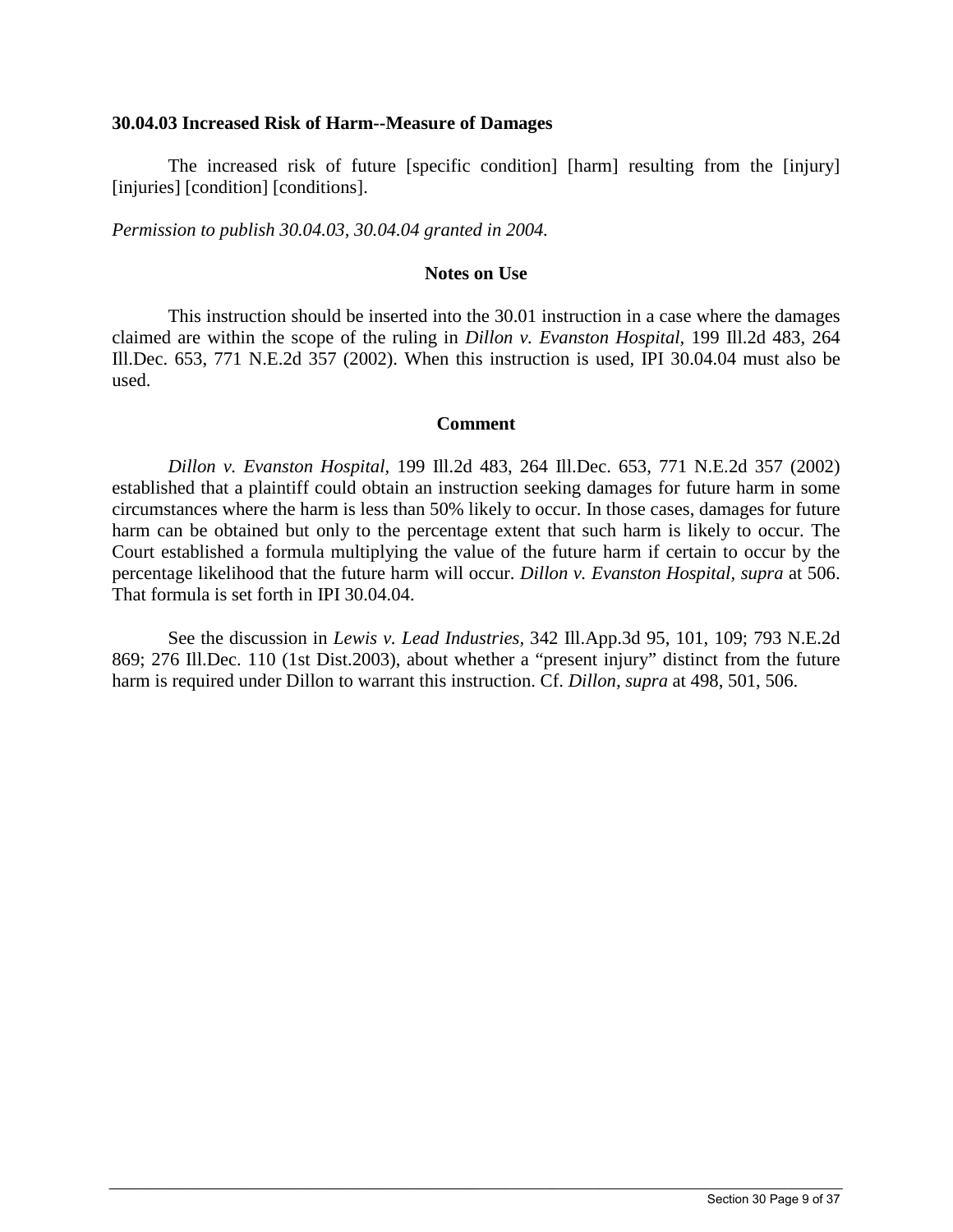#### **30.04.04 Increased Risk of Harm--Calculation**

To compute damages for increased risk of future [specific condition] [harm] only, you must multiply the total compensation to which the plaintiff would be entitled if [specific condition] were certain to occur by the proven probability that [specific condition] will in fact occur.

[You do not reduce future damages by this formula if those damages are more [likely than not] [probably true than not true] to occur.]

## **Notes on Use**

This instruction should be given whenever IPI 30.04.03 is given.

Neither this instruction nor IPI 30.04.03 should be given unless the plaintiff claims damages that are less than 50% certain to occur.

A plaintiff is entitled to all future damages proven more likely than not to occur. It has never been plaintiff's burden to establish future damages with 100% certainty to recover full compensation for those damages. Reducing damages for future losses, where the likelihood of occurrence is greater than 50%, is not permissible, and these two instructions should not be used in such a case. If the plaintiff seeks compensation for future damages established by less than a 50% certainty, then IPI 30.04.03 and IPI 30.04.04 should be given.

Care must be used in drafting instructions where some of the future damages are established by greater than a 50% likelihood of occurrence, and some by less than a 50% likelihood of occurrence. Identifying conditions for which future damages are sought in IPI 30.04.04 should obviate any potential jury confusion. Future damages which are more than 50% likely to occur should not be reduced by this formula.

The second paragraph should only be used when the plaintiff is seeking both Dillon type future damages and future damages that are more likely than not to occur. See Notes on Use at IPI 30.04.03 concerning the verdict.

The committee envisions the itemized verdict form to appear something like the following sample (with other elements of damages also listed if appropriate).

#### **VERDICT**

We, the jury, find for ([plaintiff's name]) and against ([defendant's name]). We assess the damages in the sum of \$  $\blacksquare$ , itemized as follows:

The increased risk of future [condition] [harm] resulting from the [injury] [injuries] [condition] [conditions] is itemized as follows:

 $\_$  ,  $\_$  ,  $\_$  ,  $\_$  ,  $\_$  ,  $\_$  ,  $\_$  ,  $\_$  ,  $\_$  ,  $\_$  ,  $\_$  ,  $\_$  ,  $\_$  ,  $\_$  ,  $\_$  ,  $\_$  ,  $\_$  ,  $\_$  ,  $\_$  ,  $\_$  ,  $\_$  ,  $\_$  ,  $\_$  ,  $\_$  ,  $\_$  ,  $\_$  ,  $\_$  ,  $\_$  ,  $\_$  ,  $\_$  ,  $\_$  ,  $\_$  ,  $\_$  ,  $\_$  ,  $\_$  ,  $\_$  ,  $\_$  ,

[Medical expenses:] \$<br>[Disfigurement:] \$ [Disfigurement:]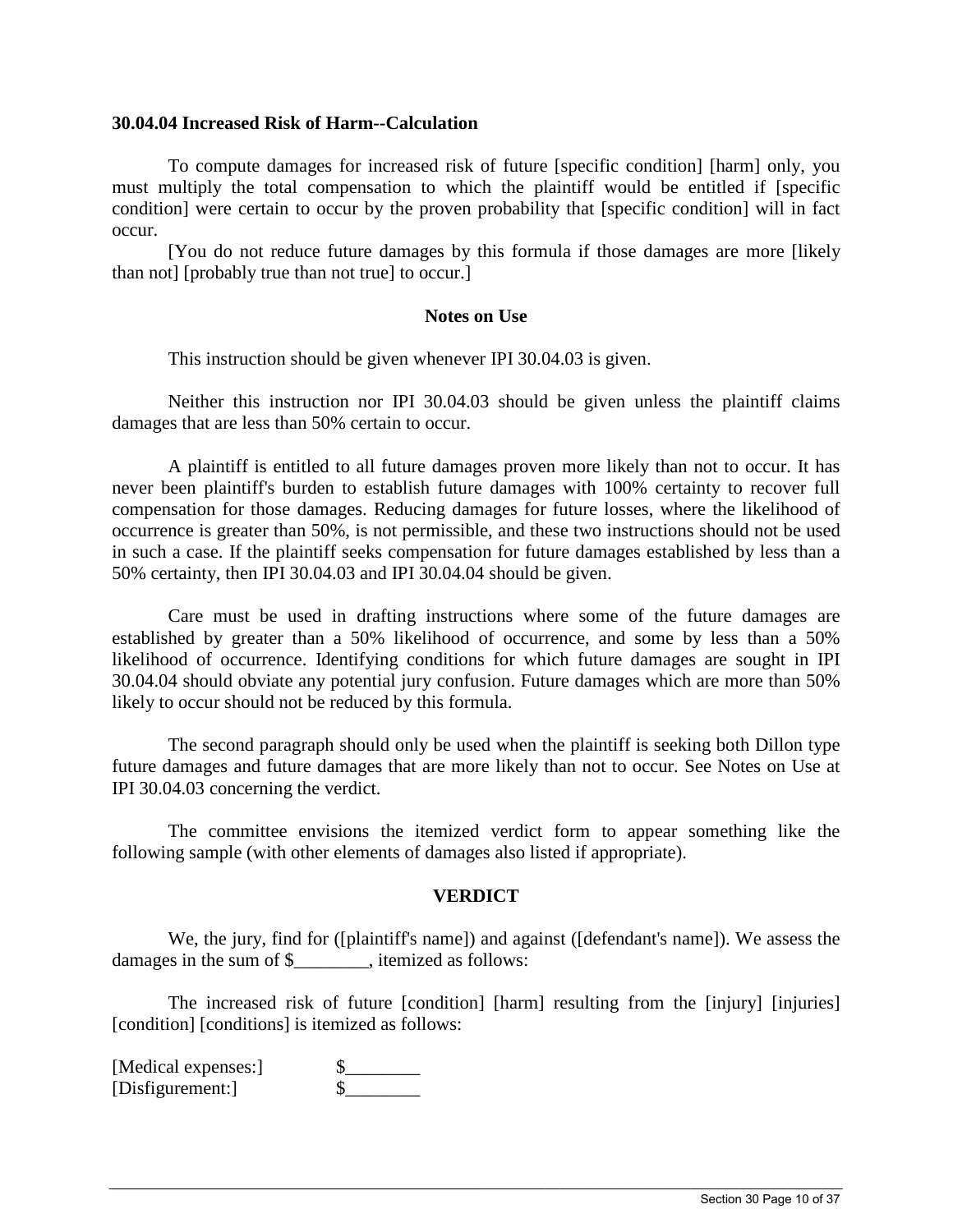| [Disability:]                          |  |
|----------------------------------------|--|
| [Loss of normal life:]                 |  |
| [Pain and suffering:]                  |  |
| [Time] [Earnings] [Profits] [Salaries] |  |
| [Benefits] lost:                       |  |
| [Risk of future harm:]                 |  |
| Medical expenses                       |  |
| Disfigurement                          |  |
| Loss of normal life                    |  |
| Pain and suffering                     |  |
| <b>TOTAL</b>                           |  |

The LIKELIHOOD that the future [condition] [harm] will occur is \_\_\_\_%

The TOTAL DAMAGES multiplied by the LIKELIHOOD that they are going to occur is  $\text{[TOTAL DAMAGES]} x \_\_\% \text{[LIKELIHOOD]} = \_\_\_\_\_\_\_\$  $TOTAL DAMAGES$   $\sim$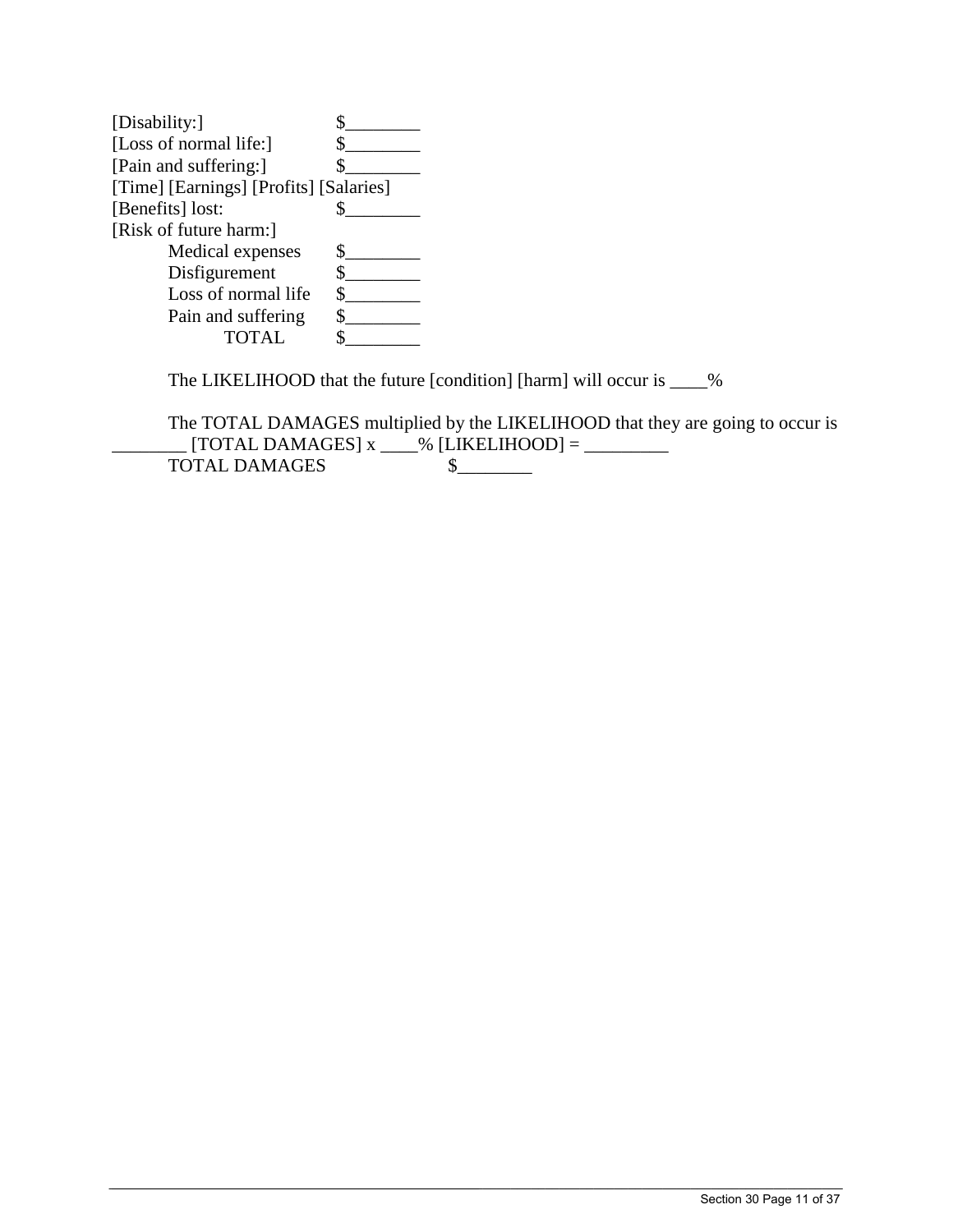## **30.04.05 Measure of Damages--Shortened Life Expectancy**

Shortened life expectancy.

*Instruction, Notes on Use and Comment approved May 2008.* 

# **Notes on Use**

This instruction is appropriate if there is evidence that plaintiff's life expectancy has been shortened by the tort. It should appear as a separate element of damages on the verdict form.

This element of damages may be used in cases where the court also instructs on disability or loss of a normal life, where such evidence is present. *IPI 34.01* should be given with this instruction.

## **Comment**

The element "shortened life expectancy" can arise when the tort causes a plaintiff to be likely to die prematurely. *Dillon v. Evanston Hosp.,* 199 Ill.2d 483, 500 (2002) supports this element of damages. *See DePass v. United States,* 721 F.2d 203, 208 (7th Cir. 1983) (Posner, J. dissenting) citing out of state cases to support the conclusion that Illinois law does not permit a tortfeasor to get off scot-free because, instead of killing the victim, he inflicts an injury that is likely to shorten the victim's life. Shortened life expectancy is recognized as a separate element of compensable damages in *Bauer ex rel. Bauer v. Memorial Hosp.,* 377 Ill.App.3d 895, 920-921 (5th Dist. 2007).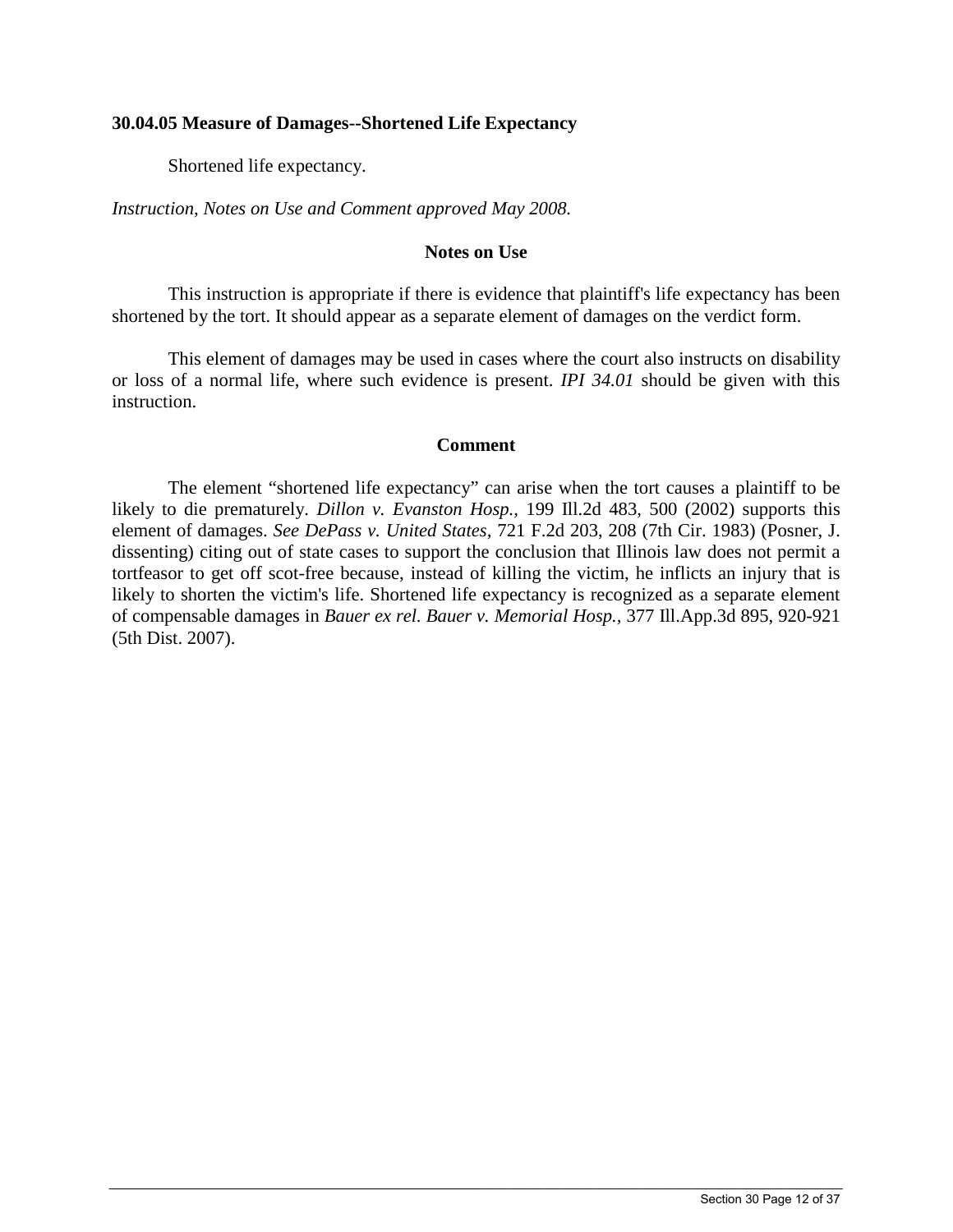## **30.05 Measure of Damages--Pain and Suffering--Past and Future**

The pain and suffering experienced [and reasonably certain to be experienced in the future] as a result of the injuries.

#### **Notes on Use**

This element is to be inserted between the two paragraphs of IPI 30.01 when the evidence justifies its use. To warrant inclusion of the bracketed material relating to future pain and suffering, there must be evidence that such pain and suffering is reasonably certain to occur in the future.

## **Comment**

Pain and suffering are compensable elements of damages. *Donk Bros. Coal & Coke Co. v. Thil,* 228 Ill. 233, 241; 81 N.E. 857, 860 (1907); *Krichbaum v. Chicago City Ry. Co.,* 207 Ill.App. 44 (1st Dist.1917); *McDaniels v. Terminal R.R. Ass'n,* 302 Ill.App. 332, 350; 23 N.E.2d 785, 793 (4th Dist.1939). These elements are not included in "disability." *Wood v. Mobil Chem. Co.,* 50 Ill.App.3d 465, 476; 365 N.E.2d 1087, 1095; 8 Ill.Dec. 701, 709 (5th Dist.1977).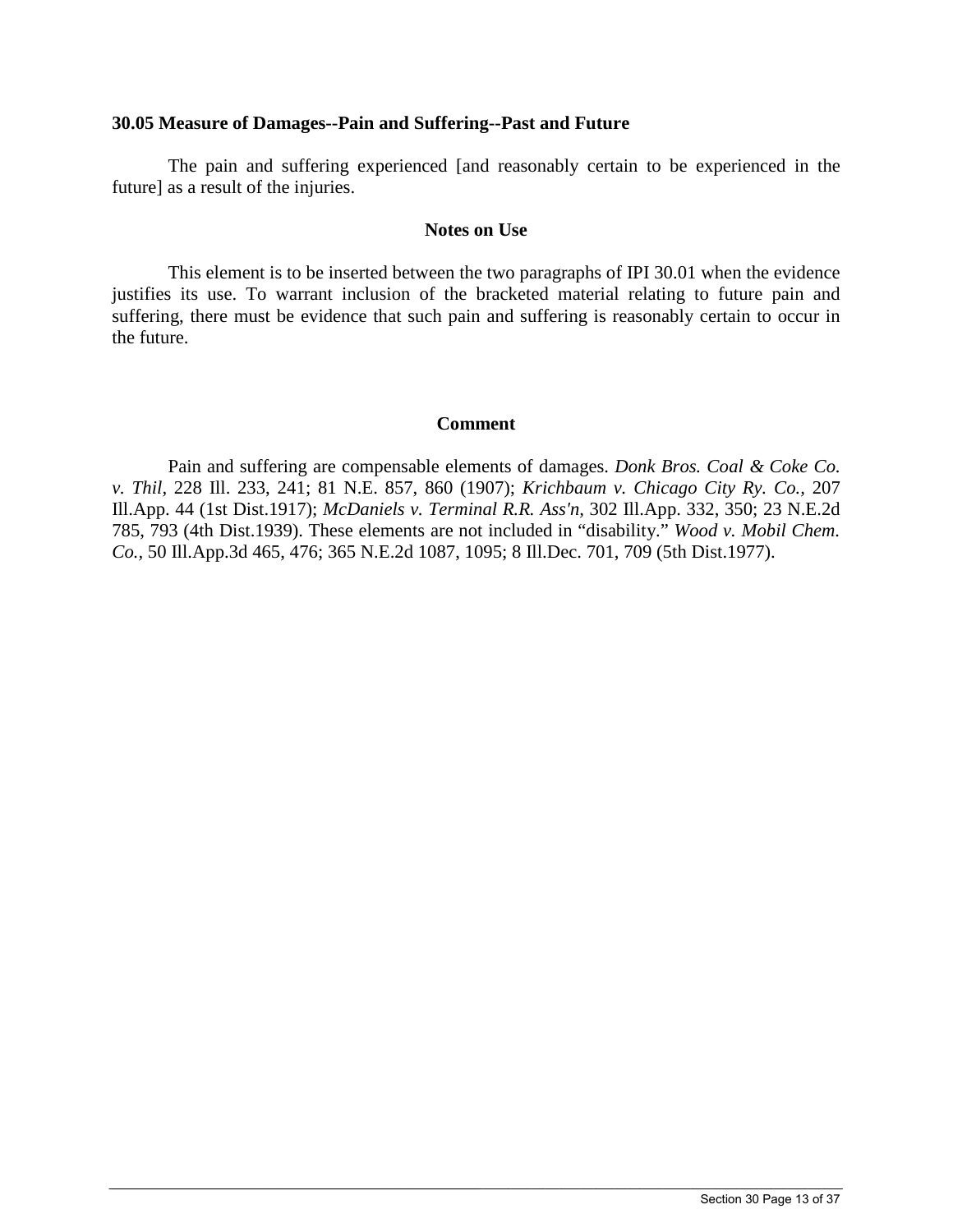## **30.05.01 Measure of Damages--Emotional Distress--Past and Future**

The emotional distress experienced [and reasonably certain to be experienced in the future].

*Notes on Use revised May 2016. Comment revised December 2021.* 

## **Notes on Use**

This element is to be inserted between the two paragraphs of IPI 30.01 when the evidence justifies its use and when the court rules that damages for emotional distress can be claimed.

In *Thornton v. Garcini*, 237 Ill.2d 100, 928 N.E.2d 804, 809, 340 Ill. Dec. 557, 562 (2010), the Illinois Supreme Court held that expert testimony is not required to recover damages for emotional distress, overruling *Hiscott v. Peters*, 324 Ill.App.3d 114 at 126, 754 N.E.2d 839 at 850, 257 Ill.Dec 847 at 858 (2d Dist. 2001) which held that expert testimony was required to recover damages for emotional distress. *Hiscott* involved an appeal from a verdict for the plaintiff in a motor vehicle collision where the jury returned an itemized verdict for past medical expense, past pain and suffering, future pain and suffering, disability, disfigurement and emotional distress. See Notes on Use for B45.03A and B45.03A2 for itemization of damages on the verdict form to provide separate lines for past and future loss.

## **Comment**

Where the plaintiff has sustained personal injuries due to the defendant's negligence or other personal tort, the plaintiff is entitled to recover all damages which are the natural and proximate result of the tort. *City of Chicago v. McLean*, 133 Ill. 148, 153, 24 N.E. 527, 528 (1890). Where the defendant's negligence inflicts an immediate physical injury, Illinois courts allow recovery for the mental disturbance accompanying the injury. In *Babikian v. Mruz*, 2011 IL App (1st) 102579, 956 N.E.2d 959, 353 Ill. Dec. 831, the jury returned a verdict for the plaintiff in a medical malpractice action with separate line items for pain and suffering for permanent abdominal pain and emotional distress for a decline in her mental health. The appellate court rejected the defendant's claim that the award of emotional distress damages was duplicative of the plaintiff's recovery for pain and suffering. The court also rejected defendant's contention that emotional distress damages are allowed only in causes of action for intentional or negligent infliction of emotional distress. The court held that the rule in Illinois is just the opposite, that damages for emotional distress are available to prevailing plaintiffs in cases involving personal torts such as medical negligence, citing *Clark v. Child.'s Mem'l Hosp.*, 2011 IL 108656, 353 Ill. Dec. 254, 955 N.E.2d 1065 (2011), a wrongful birth case. *Id.* ¶19, 956 N.E.2d at 964, 353 Ill. Dec. at 836. See also *Cummings v. Jha*, 394 Ill. App. 3d 439, 915 N.E.2d 908, 333 Ill. Dec. 837 (5th Dist. 2009) where the court affirmed a medical malpractice verdict for plaintiff including separate line items for pain and suffering and mental distress. *See also Jefferson v. Mercy Hosp. & Med. Ctr.,* 2018 IL App (1st) 162219, 97 N.E.3d 173, 420 Ill. Dec. 599, where the court rejected the defendant's argument that emotional distress and pain and suffering were duplicative and finding that the evidence that the jury did not bestow a double recovery on the plaintiff was compelling where the damages for emotional distress were greater than those for pain and suffering.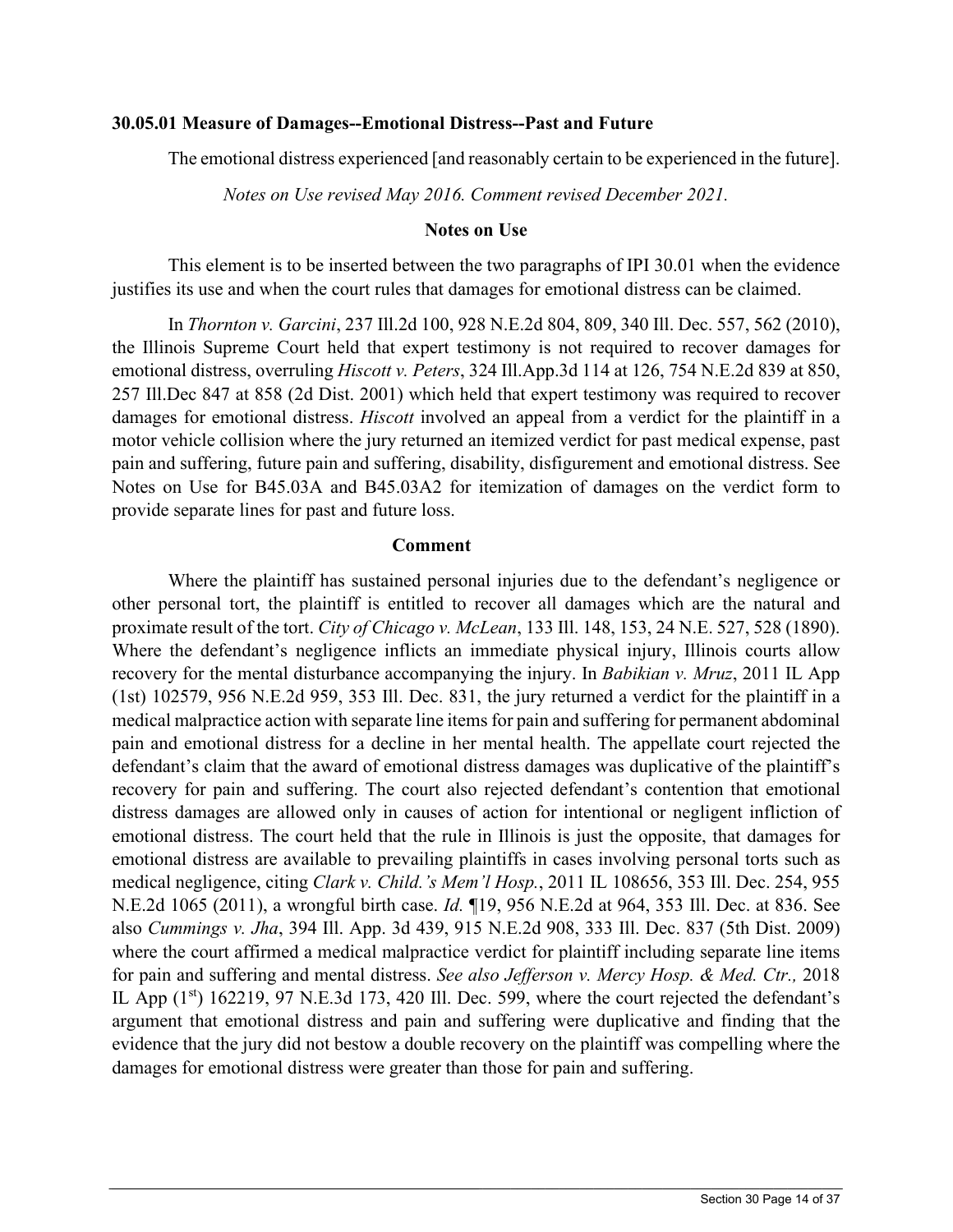Dicta in *Marxmiller v. Champaign-Urbana Mass Transit Dist.*, 2017 IL App (4th) 160741, ¶¶ 51-56, 90 N.E.3d 1064, 418 Ill. Dec. 575, commented that "emotional distress is a form of suffering, not a separate element," but affirmed the jury's verdict where the award for emotional distress exceeded the award for pain and suffering.

Also, under certain circumstances, a plaintiff can recover damages for negligent infliction of emotional distress even in the absence of a physical impact. *Rickey v. Chi. Transit Auth*., 98 Ill.2d 546, 457 N.E.2d 1, 75 Ill. Dec. 211 (1983); *Corgan v. Muehling*, 143 Ill.2d 296, 574 N.E.2d 602, 158 Ill. Dec. 489 (1991); *Lewis v. Westinghouse Elec. Corp.*, 139 Ill.App.3d 634, 487 N.E.2d 1071, 94 Ill. Dec. 194 (1st Dist.1985); *Courtney v. St. Joseph Hosp.*, 149 Ill.App.3d 397, 500 N.E.2d 703, 102 Ill. Dec. 810 (1st Dist.1986); *Robbins v. Kass*, 163 Ill.App.3d 927, 516 N.E.2d 1023, 114 Ill. Dec. 868 (2d Dist.1987); *Koeller v. Cook Cnty.*, 180 Ill.App.3d 425, 535 N.E.2d 1118, 129 Ill. Dec. 353 (1st Dist.1989); *Seef v. Sutkus*, 205 Ill.App.3d 312, 562 N.E.2d 606, 150 Ill. Dec. 76 (1st Dist.1990), *aff'd on other grounds*, 145 Ill.2d 336, 583 N.E.2d 510, 164 Ill. Dec. 594 (1991); *Allen v. Otis Elevator Co.*, 206 Ill.App.3d 173, 563 N.E.2d 826, 150 Ill. Dec. 699 (1st Dist.1990); *Hayes v. Ill. Power Co.*, 225 Ill.App.3d 819, 587 N.E.2d 559, 167 Ill. Dec. 290 (4th Dist.1992); *Leonard v. Kurtz*, 234 Ill.App.3d 553, 600 N.E.2d 896, 175 Ill. Dec. 653 (3d Dist.1992); *Jarka v. Yellow Cab Co.*, 265 Ill.App.3d 366, 637 N.E.2d 1096, 202 Ill. Dec. 360 (1st Dist.1994); s*ee also Kapoulas v. Williams Ins. Agency, Inc.*, 11 F.3d 1380 (7th Cir.1993).

The United States Supreme Court has recognized a cause of action for negligent infliction of emotional distress under the Federal Employers' Liability Act. *Consol. Rail Corp. v. Gottshall*, 512 U.S. 532, 114 S.Ct. 2396, 129 L.Ed.2d 427 (1994); s*ee* Chapter 160, *infra*.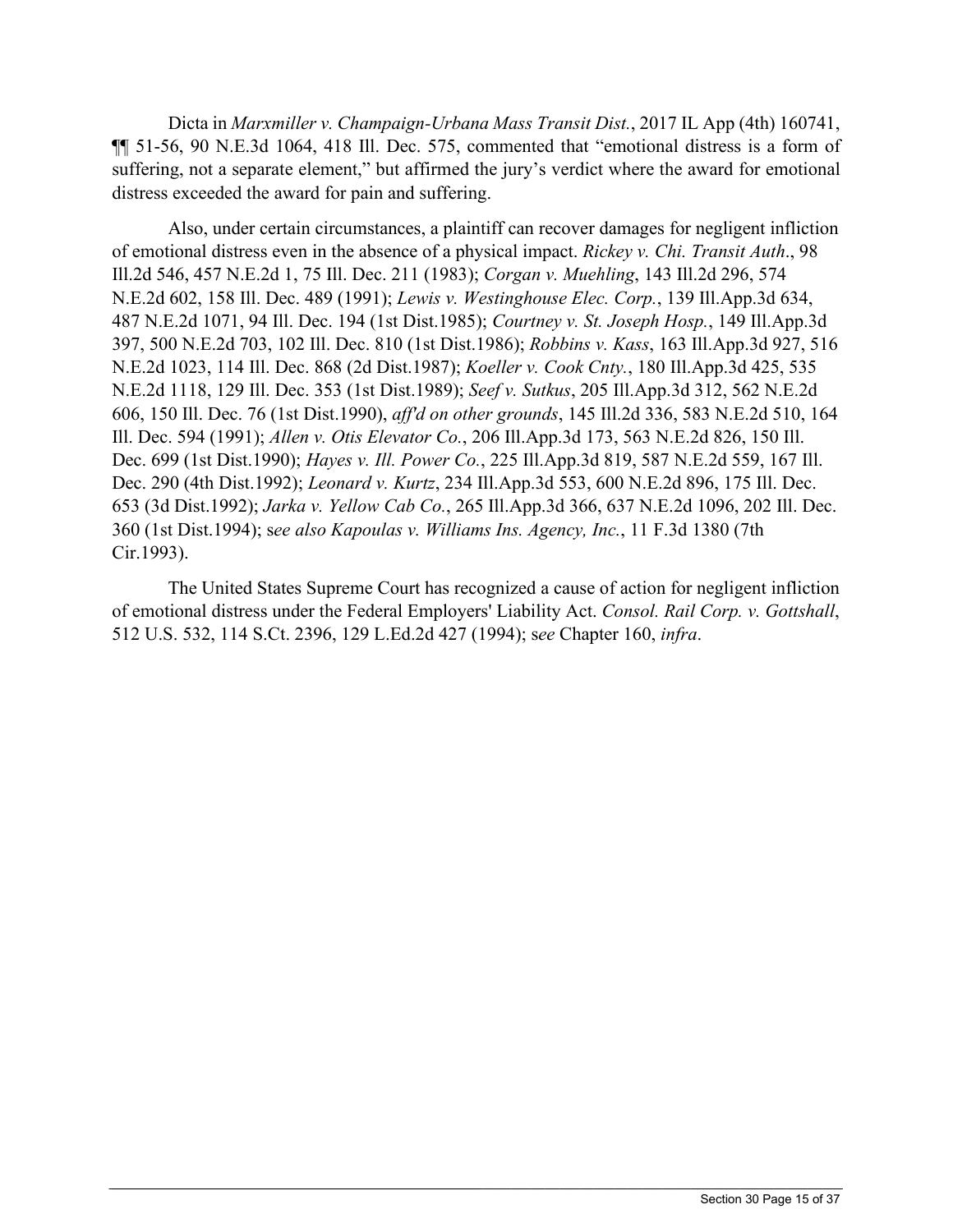# **30.06 Measure of Damages--Medical Expense--Past and Future--Adult Plaintiff, Emancipated Minor, or Minor Whose Parent Has Assigned Claim to Minor**

 The reasonable expense of necessary medical care, treatment, and services received [and the present cash value of the reasonable expenses of medical care, treatment and services reasonably certain to be received in the future].

 The reasonable value of necessary medical care, treatment, and services received [and the present cash value of medical care, treatment and services reasonably certain to be received in the future].

*Instruction revised September 2020 and Notes on Use and Comment revised October 2021*.

# **Notes on Use**

 These are alternatives. One of these elements may be inserted between the two paragraphs of IPI 30.01 when the evidence justifies its use.

 Wills v. Foster, 229 Ill. 2d 393, 892 N.E.2d 1018, 323 Ill. Dec. 26 (2008) and Arthur v. Catour, 216 Ill. 2d 72, 833 N.E.2d 847, 295 Ill. Dec. 641 (2005) describe the measure of damages as the reasonable value of medical expenses.

 The first alternative is recommended when the plaintiff received a bill for medical care, treatment or services and there is no dispute regarding the reasonableness of the charges.

 The second alternative is recommended when there is a dispute regarding the reasonableness of the plaintiff's medical bills or when the plaintiff seeks to recover the reasonable value of free medical services. Wills v. Foster, 229 Ill. 2d 393, 892 N.E.2d 1018, 323 Ill. Dec. 26 (2008). To warrant inclusion of the bracketed material relating to future medical expenses, there must be evidence that such expenses are reasonably certain to be incurred.

 If the plaintiff is a minor who has been assigned the right of recovery or minor's representative claiming under § 15 of the Rights of Married Persons Act (750 ILCS 65/15), commonly referred to as the Family Expense Act, this instruction should be used to recover those expenses incurred or reasonably certain to be incurred during the plaintiff's minority. If the plaintiff is a minor or minor's representative and the right to recover these expenses during minority has not been assigned to the minor and for all medical expenses reasonably certain to be incurred after the plaintiff reaches the age of 18, use IPI 30.08.

# **Comment**

 A plaintiff is entitled to recover the reasonable value of medical expenses. *Arthur v. Catour*, 216 Ill.2d 72, 833 N.E.2d 847, 295 Ill. Dec. 641 (2005); *Wills v. Foster*, 229 Ill.2d 393, 892 N.E.2d 1018, 323 Ill. Dec. 26 (2008). Illinois follows the "reasonable-value approach" under which a plaintiff may seek to recover the charged amount of a medical expense provided the plaintiff establishes that the charged amount is reasonable. *Wills*, 229 Ill.2d at 413. A paid medical bill constitutes prima facie evidence of reasonableness. *Id*. at 403. If a plaintiff seeks to recover an unpaid portion of a medical expense, only the paid portion of the charge is considered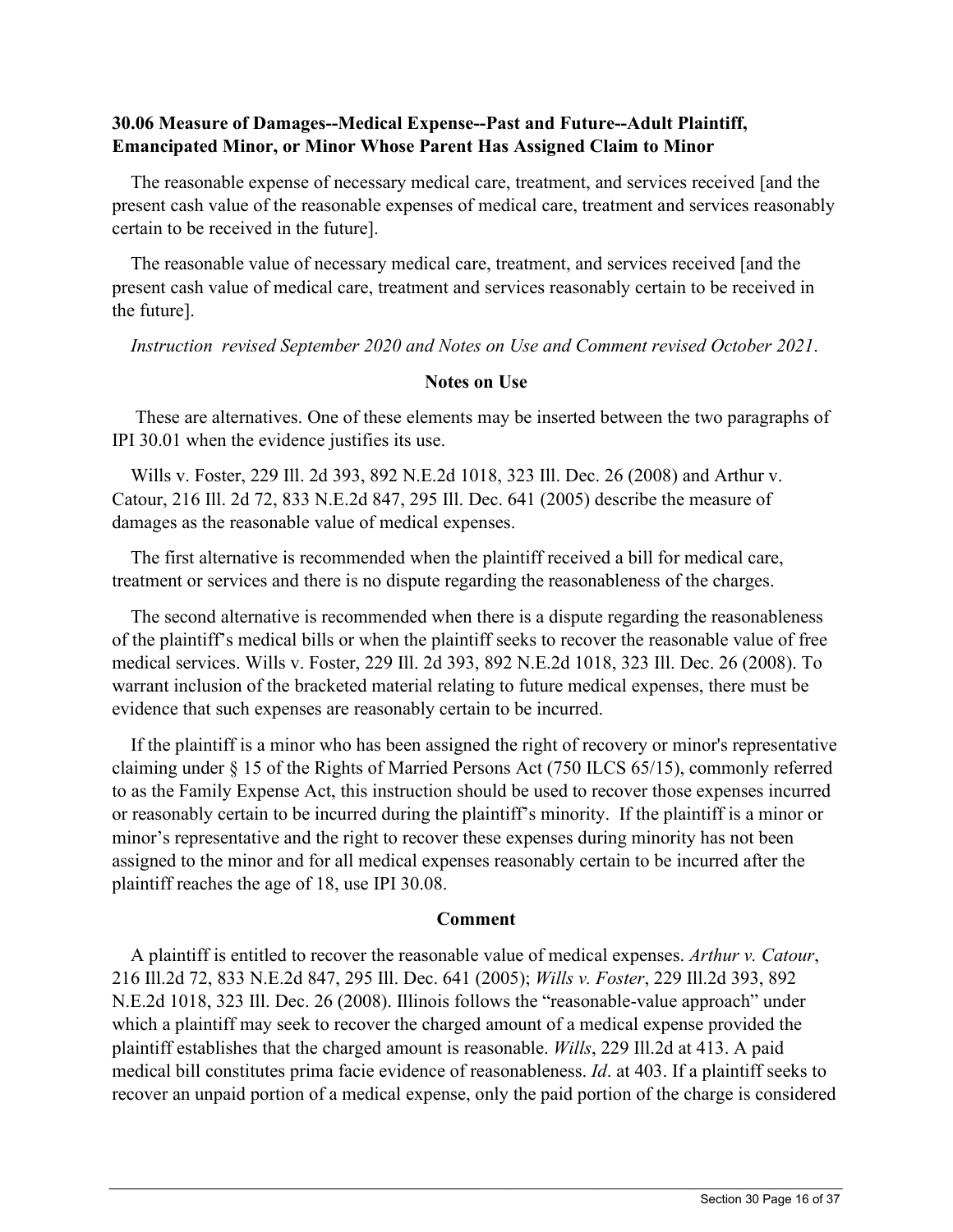prima facie reasonable. *Arthur*, 216 Ill.2d at 81-83; *Klesowitch v. Smith*, 2016 IL App (1st) 150414. The difference between the charged amount and the paid amount of a medical expense is treated the same as an unpaid medical expense. *Id*. To recover an unpaid medical expense, the plaintiff must establish reasonableness of the unpaid charge by introducing the testimony of a person having knowledge of the services rendered and the reasonable value for such services. *Id*.

 A defendant is entitled to challenge the plaintiff's evidence of reasonableness by either crossexamining the plaintiff's witnesses or by presenting evidence as to the reasonable value of the medical expense. *Arthur*, 216 Ill.2d at 83; *Wills*, 229 Ill.2d at 418. However, a defendant's ability to challenge the reasonableness of medical expenses is limited by, and not an exception to, the evidentiary component of the collateral source rule. *Wills*, 229 Ill. 2d at 418. For example, a defendant cannot introduce evidence that the plaintiff's bills were settled for an amount less than the billed amount because to do so would undermine the evidentiary component of the collateral source rule. *Id*. Under the collateral source rule, a plaintiff may seek to recover the amount originally billed by the medical provider, regardless of whether the plaintiff has any actual liability for those medical expenses. *Id*. at 399.

 The policy justification for the collateral source rule is that "'the wrongdoer should not benefit from the expenditures made by the injured party or take advantage of contracts or other relations that may exist between the injured party and third persons.'" *Id*. at 413 (emphasis in the original) (citing *Arthur*, 216 Ill. 2d at 79). Moreover a "'benefit that is directed to the injured party should not be shifted so as to become a windfall for the tortfeasor.'" *Id*. (quoting Restatement (Second) of Torts §920A, Comment b, at 514 (1979)). The collateral source rule has both evidentiary and substantive components. *Id*. at 400. The evidentiary component addresses trial and prevents "defendants from introducing evidence that a plaintiff's losses have been compensated for, even in part, by insurance." *Id*. at 418 (citing *Arthur*, 216 Ill. 2d at 79). The substantive component addresses post-trial and bars a defendant from moving a court to reduce an award because of collateral benefits. *Id*. This instruction addresses the latter.

 Even in the absence of any billed or charged medical expense, a plaintiff is entitled to recover the reasonable value of gratuitous or free hospital, nursing, and medical services. *Wills v. Foster*, 229 Ill.2d 393, 892 N.E.2d 1018, 323 Ill. Dec. 26 (2008) (overruling *Peterson v. Lou Bachrodt Chevrolet*, 76 Ill.2d 353, 392 N.E.2d 1 (Ill. 1979) as it is incompatible with the reasonable-value approach).

 In actions for damages arising out of an injury to an unemancipated minor, the items of damage listed in this element are recoverable by the parents. *Reimers v. Honda Motor Co*., 150 Ill.App.3d 840, 502 N.E.2d 428, 429-30, 104 Ill.Dec. 165, 166-67 (1st Dist.1986); *Curtis v. County of Cook*, 109 Ill.App.3d 400, 440 N.E.2d 942, 947, 65 Ill.Dec. 87, 92 (1st Dist.1982), *judgment aff'd in part, rev'd in part, on other grounds,* 98 Ill.2d 158, 456 N.E.2d 116, 74 Ill.Dec. 614 (1983). However, the usual practice in Illinois is to sue for those damages in the minor's action. This is accomplished by an assignment of the parents' right to recover these damages. *Roberts v. Sisters of Saint Francis Health Serv., Inc., 198 Ill. App. 3d 891, 904 (1<sup>st</sup> Dist. 1990).* Parents may bring a derivative action for medical expenses arising under § 15 of the Rights of Married Persons Act (750 ILCS 65/15), commonly referred to as the Family Expense Act, which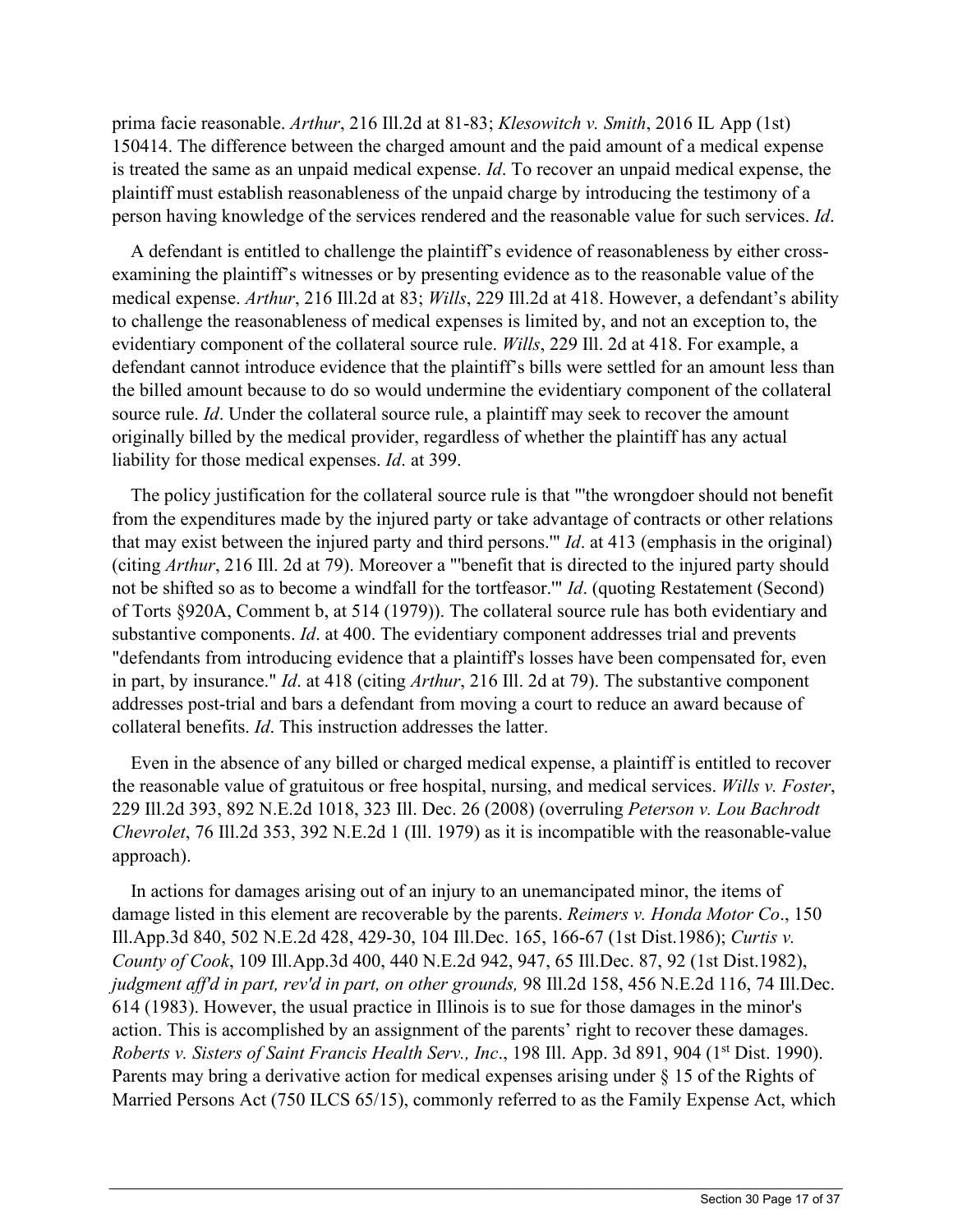tolls during the child's infancy and must be filed within two years of the child reaching eighteen years of age. 735 ILCS 5/13-203, 5/13-211.

 $\_$  ,  $\_$  ,  $\_$  ,  $\_$  ,  $\_$  ,  $\_$  ,  $\_$  ,  $\_$  ,  $\_$  ,  $\_$  ,  $\_$  ,  $\_$  ,  $\_$  ,  $\_$  ,  $\_$  ,  $\_$  ,  $\_$  ,  $\_$  ,  $\_$  ,  $\_$  ,  $\_$  ,  $\_$  ,  $\_$  ,  $\_$  ,  $\_$  ,  $\_$  ,  $\_$  ,  $\_$  ,  $\_$  ,  $\_$  ,  $\_$  ,  $\_$  ,  $\_$  ,  $\_$  ,  $\_$  ,  $\_$  ,  $\_$  ,

On the issue of present cash value, see the 34.00 Series.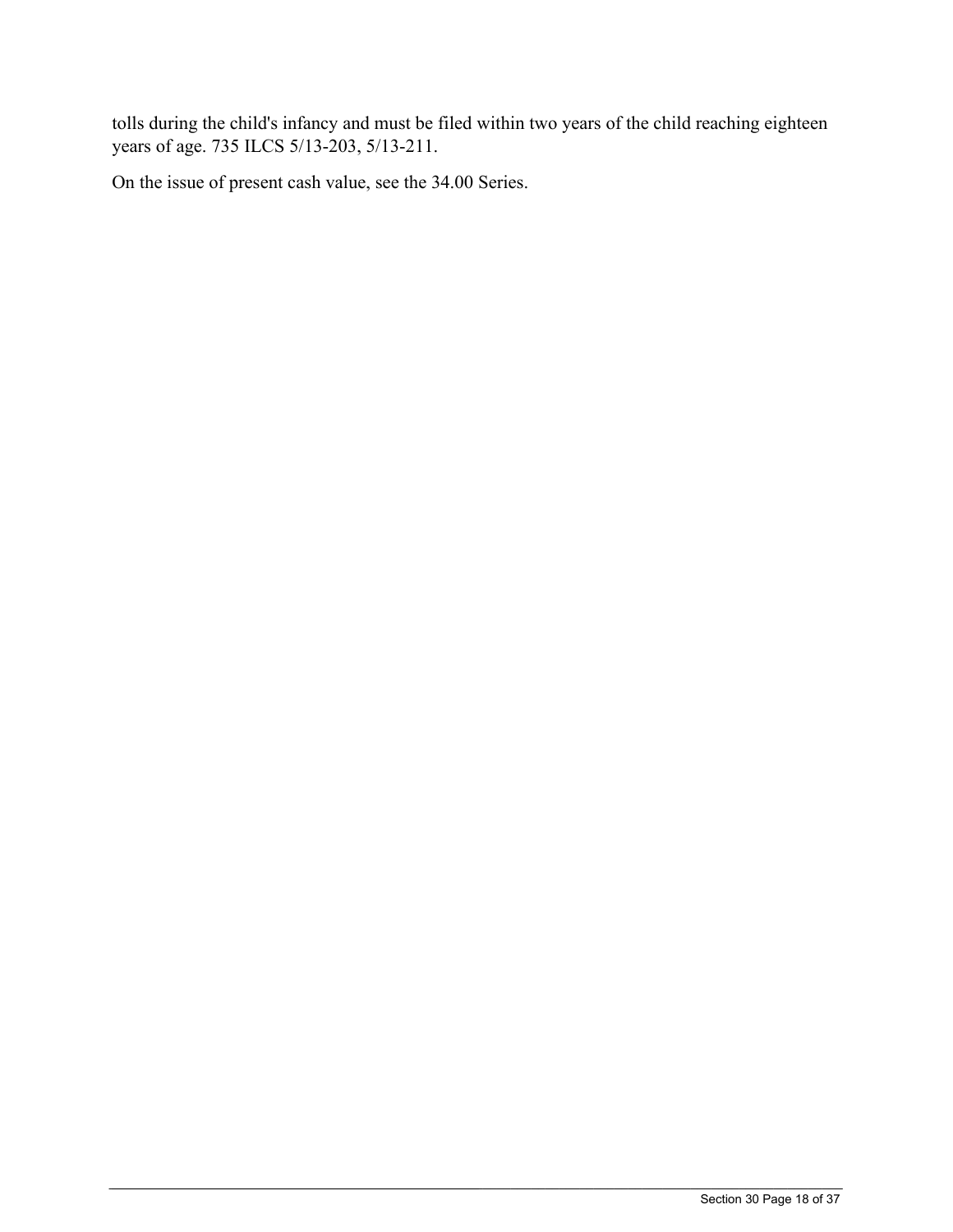#### **30.07 Measure of Damages--Loss of Earnings or Profits--Past and Future**

[The value of (time) (earnings) (profits) (salaries) (benefits) lost] [.] [and] [(T)he present cash value of the (time) (earnings) (profits) (salaries) (benefits) reasonably certain to be lost in the future].

*Notes on Use and Comment revised October 2021.*

## **Notes on Use**

One or more of these elements is to be inserted between the two paragraphs of IPI 30.01 when the evidence justifies its use.

## **Comment**

The first phrase of this instruction concerns earnings and profits lost prior to trial.

With reference to past lost time, an injured party may recover for the time lost even though he was paid his regular wage during incapacitation. *Hoobler v. Voelpel,* 246 Ill.App. 69 (2d Dist.1927); *Cooney v. Hughes,* 310 Ill.App. 371, 34 N.E.2d 566 (1st Dist.1941) (loss incurred by unemployed plaintiff who provided services in the home); *Jerrell v. Harrisburg Fair & Park Ass'n,* 215 Ill.App. 273, 280 (4th Dist.1919) (plaintiff must present evidence of lost earnings, time, or wages); *Wever v. Staggs,* 264 Ill.App. 556, 564 (3d Dist.1932) (homemaker's lost services are a proper element of damages if value of lost services is established); *McManus v. Feist,* 76 Ill.App.2d 99, 106-07; 221 N.E.2d 418, 421-22 (4th Dist.1966).

The second portion of this instruction includes diminution of the plaintiff's capacity to earn. It may be based upon inability to earn in occupations or fields of endeavor like or unlike his past earning experience, so long as his lost capacity to earn is established by the evidence. Consequently, damages incurred as a result of impaired earning capacity are not necessarily measured by proof of past lost wages. *Buckler v. Sinclair Ref. Co.,* 68 Ill.App.2d 283, 216 N.E.2d 14 (5th Dist.1966). The element of damages for future lost earnings does not depend on whether the injured party was employed on the date of the occurrence. *Casey v. Baseden,* 131 Ill.App.3d 716, 475 N.E.2d 1375, 86 Ill.Dec. 808 (5th Dist.1985), *aff'd*, 111 Ill.2d 341, 490 N.E.2d 4, 95 Ill.Dec. 531 (1986). The instruction may also be proper even though he was employed at the time of trial and earning more than at the time of his injury. *Jackson v. Ill. Cent. Gulf R. Co.,*  18 Ill.App.3d 680, 309 N.E.2d 680, 688 (1st Dist.1974).

 $\_$  ,  $\_$  ,  $\_$  ,  $\_$  ,  $\_$  ,  $\_$  ,  $\_$  ,  $\_$  ,  $\_$  ,  $\_$  ,  $\_$  ,  $\_$  ,  $\_$  ,  $\_$  ,  $\_$  ,  $\_$  ,  $\_$  ,  $\_$  ,  $\_$  ,  $\_$  ,  $\_$  ,  $\_$  ,  $\_$  ,  $\_$  ,  $\_$  ,  $\_$  ,  $\_$  ,  $\_$  ,  $\_$  ,  $\_$  ,  $\_$  ,  $\_$  ,  $\_$  ,  $\_$  ,  $\_$  ,  $\_$  ,  $\_$  ,

On the issue of present cash value, see the 34.00 Series.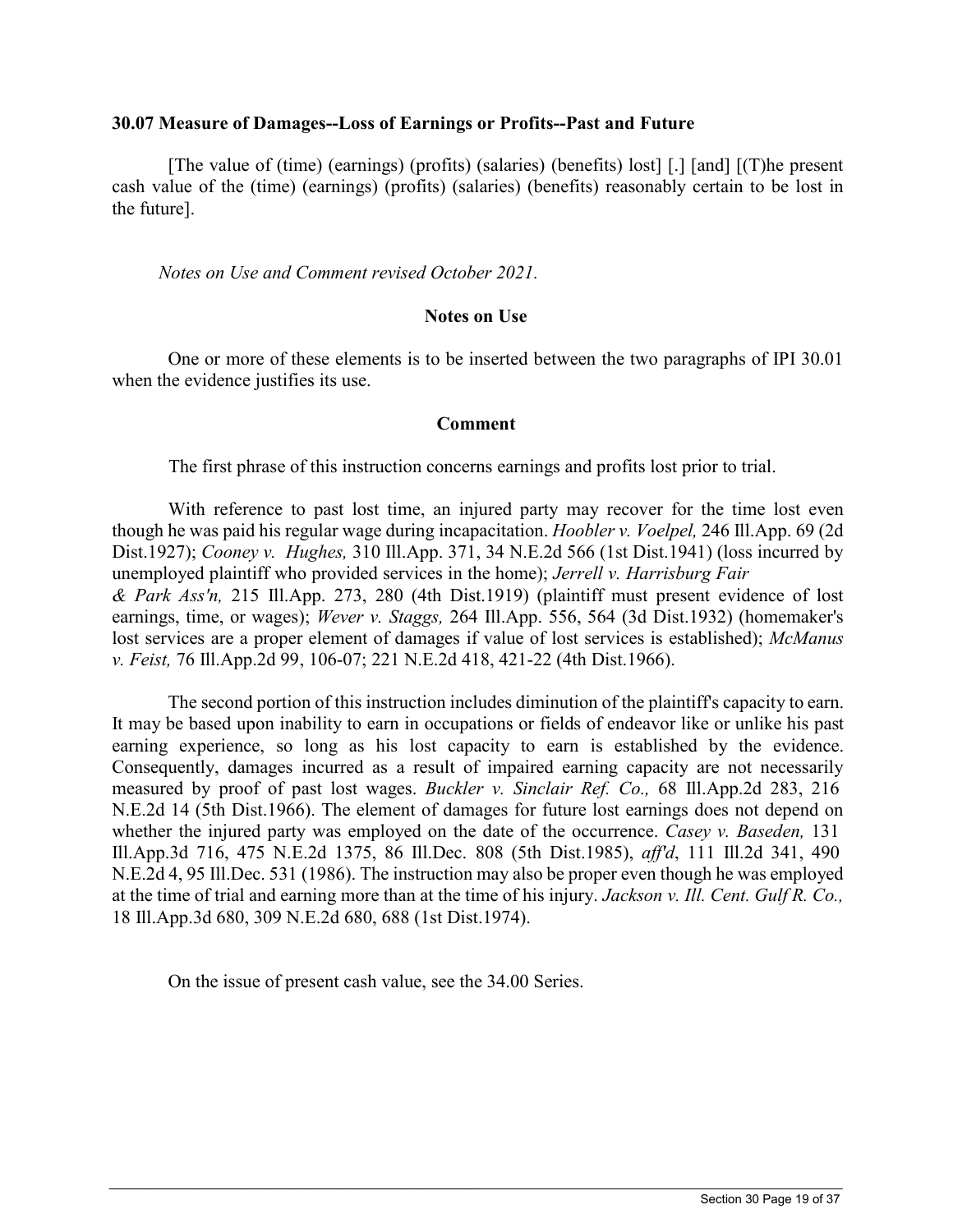## **30.08 Measure of Damages--Future Medical Expenses--Minor Plaintiff**

The present cash value of [(medical) care, treatment, and services] (caretaking expense) reasonably certain to be incurred in the future after the plaintiff has reached the age of eighteen.

*Instruction, Notes on Use, and Comment revised October 2021.*

# **Notes on Use**

This element is to be inserted between the two paragraphs of IPI 30.01 when the evidence justifies its use.

The legal age of majority is 18 years. 755 ILCS 5/11-1 (1994).

If the parents' right to recover medical expenses during the child's minority has been assigned to the child, then the child can recover all such expenses, not merely those commencing with his majority. In such cases, therefore, do not include the bracketed material concerning medical expenses in this instruction; use IPI 30.06 instead. If the assignment includes caretaking expenses, and there is evidence of such expenses, omit the bracketed reference to caretaking expenses and use IPI 30.09.

## **Comment**

In actions for damages arising out of an injury to an unemancipated minor, the loss of earnings, medical and caretaking expense during the child's minority are recoverable by the parents. The child, therefore, is limited to the loss of medical or caretaking expense he would have incurred after reaching his majority. The usual practice in Illinois, however, is to sue for all damages in the minor's action. This is accomplished by an assignment of the parents' right to recover these damages. Roberts v. Sisters of Saint Francis Health Serv. Inc., 198 Ill.App.3d 891, 904 (1st Dist. 1990). See Comment to IPI B11.06.01.

 $\_$  ,  $\_$  ,  $\_$  ,  $\_$  ,  $\_$  ,  $\_$  ,  $\_$  ,  $\_$  ,  $\_$  ,  $\_$  ,  $\_$  ,  $\_$  ,  $\_$  ,  $\_$  ,  $\_$  ,  $\_$  ,  $\_$  ,  $\_$  ,  $\_$  ,  $\_$  ,  $\_$  ,  $\_$  ,  $\_$  ,  $\_$  ,  $\_$  ,  $\_$  ,  $\_$  ,  $\_$  ,  $\_$  ,  $\_$  ,  $\_$  ,  $\_$  ,  $\_$  ,  $\_$  ,  $\_$  ,  $\_$  ,  $\_$  ,

On the issue of present cash value, see the 34.00 Series.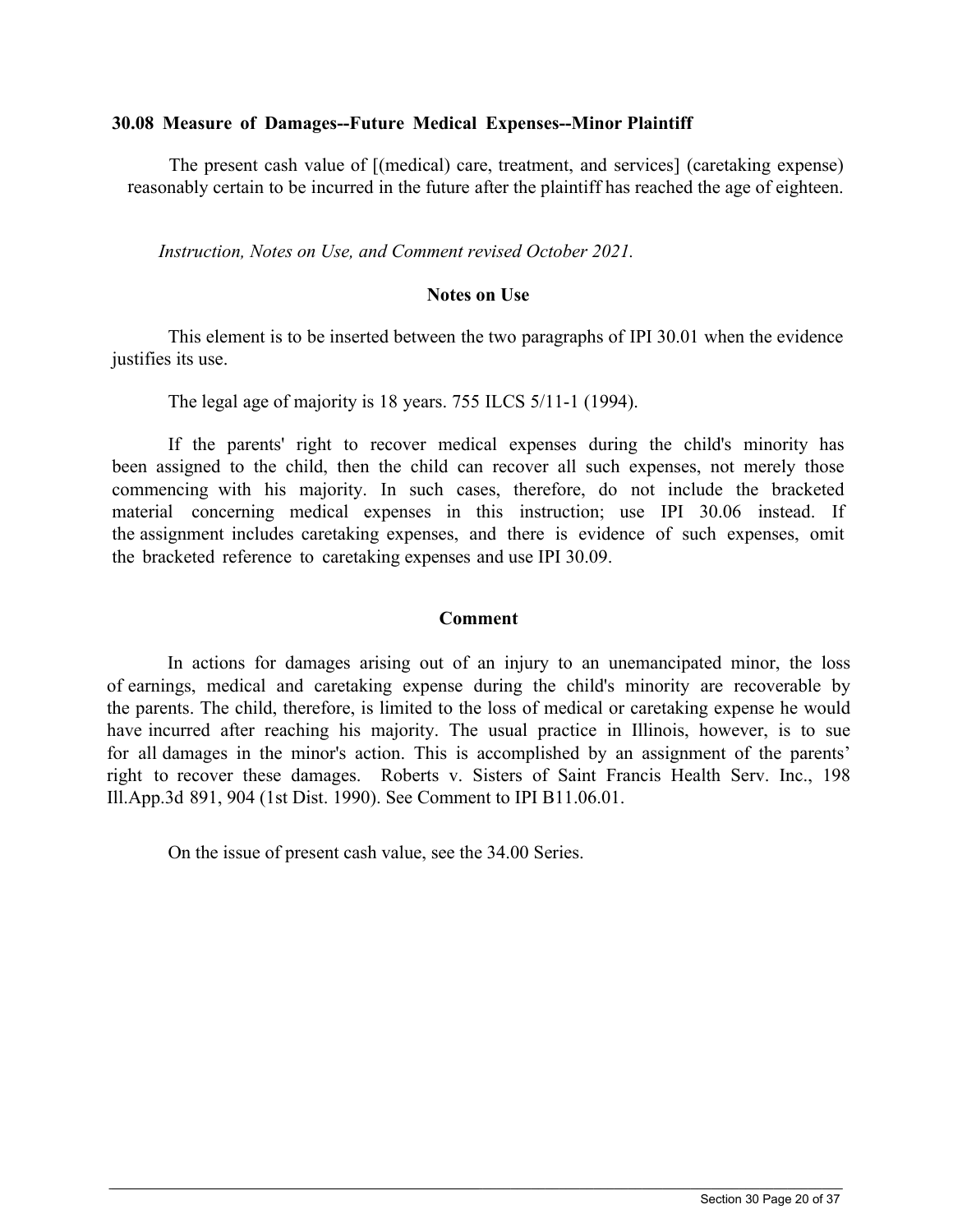## **30.09 Measure of Damages--Caretaking Expenses, Necessary Help--Past and Future--Adult Plaintiff, Emancipated Minor, or Minor Whose Parent Has Assigned Claim to Minor**

The reasonable expense of necessary help [and the present cash value of such expense reasonably certain to be required in the future].

*Instruction and Comment revised January 2010.*

#### **Notes on Use**

This element is to be inserted between the paragraphs of IPI 30.01 when the evidence justifies its use.

To include the bracketed material relating to future caretaking expense, there must be evidence that such expense is reasonably certain to be incurred in the future.

If the plaintiff is a minor or minor's representative and the right to recover these expenses during minority has not been assigned to the minor, use IPI 30.08.

#### **Comment**

Plaintiff is entitled to recover all damages that naturally and proximately flow from the tort. *Horan v. Klein's-Sheridan, Inc.,* 62 Ill.App.2d 455, 459, 211 N.E.2d 116, 118 (3d Dist. 1965). Incidental caretaker expenses resulting from personal injuries are therefore appropriate elements of damages. *Hoobler v. Voelpel,* 246 Ill.App. 69 (2d Dist. 1927) (court allowed recovery of expense of hiring help in plaintiff's home during convalescence). Recovery is not limited to caretaking expenses incurred in the home, however, and extends to all necessary help reasonably incurred as a result of the injury suffered. In *North Chicago St. R. Co. v. Zeiger,* 182 Ill. 9, 54 N.E. 1006 (1899), the Illinois Supreme Court approved the use of this instruction where plaintiff, a butcher employing 25 workers, had to pay a substitute superintendent to perform plaintiff's duties for a period of five months after his accident. *Worley v. Barger,* 347 Ill.App.3d 492, 807 N.E.2d 1222, 283 Ill. Dec. 381(5th Dist. 2004) (the court noted plaintiff should be permitted to seek recovery for the reasonable value of caretaking services that would have been allowed had someone been employed to care for her child).

 $\_$  ,  $\_$  ,  $\_$  ,  $\_$  ,  $\_$  ,  $\_$  ,  $\_$  ,  $\_$  ,  $\_$  ,  $\_$  ,  $\_$  ,  $\_$  ,  $\_$  ,  $\_$  ,  $\_$  ,  $\_$  ,  $\_$  ,  $\_$  ,  $\_$  ,  $\_$  ,  $\_$  ,  $\_$  ,  $\_$  ,  $\_$  ,  $\_$  ,  $\_$  ,  $\_$  ,  $\_$  ,  $\_$  ,  $\_$  ,  $\_$  ,  $\_$  ,  $\_$  ,  $\_$  ,  $\_$  ,  $\_$  ,  $\_$  ,

On the issue of present cash value, see the 34.00 series.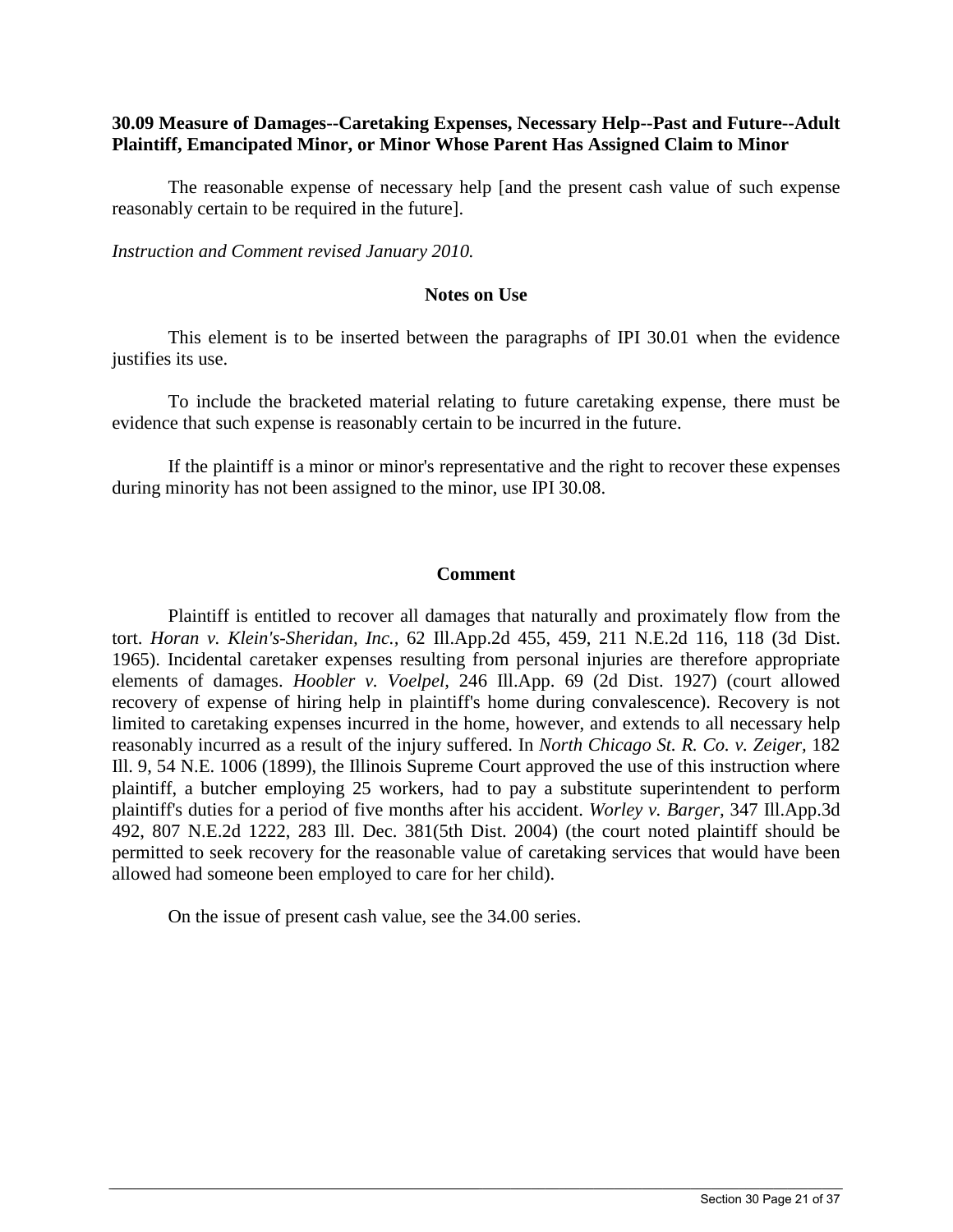# **30.10 Measure of Damages--Damage to Personal Property--Repairs and Depreciation or Difference in Value Before and After Damage**

The damage to property, determined by the lesser of two figures which are calculated as follows:

One figure is the reasonable expense of necessary repair of the property plus the difference between the fair market value of the property immediately before the occurrence and its fair market value after the property is repaired.

The other figure is the difference between the fair market value of the property immediately before the occurrence and the fair market value of the unrepaired property immediately after the occurrence.

You may award as damages the lesser of these two figures only.

## **Notes on Use**

This instruction is not to be used alone, but it is to be inserted between the two paragraphs of IPI 30.01 when the evidence justifies its use.

If there is no claim that the repaired property has depreciated in value, use IPI 30.11.

If the cost of repairs plus depreciation will be less than the difference in value between the damaged and undamaged property, use IPI 30.12.

If only the reasonable expense of necessary repairs is claimed and that is less than the difference in value of the property before and after the damage, use IPI 30.13.

If the difference in the value of property before and after it was damaged is less than the reasonable cost of repairs, use IPI 30.14.

This instruction should not be used for damages to real estate or improvements thereon. *See* IPI 30.17 to 30.20. Where real and personal property claims occur together, use instructions for both where appropriate, and substitute the name of the personal property item instead of "property" in the introductory clause.

#### **Comment**

Since compensatory damages are only to make a party whole, and not to enable him to make a profit on the transaction, a party may recover the reasonable expense of necessary repairs plus any difference between the value of the property immediately before the occurrence and after it has been repaired, provided that these amounts do not exceed the difference between the value of the undamaged and damaged property. *Santiemmo v. Days Transfer, Inc.,* 9 Ill.App.2d 487, 502; 133 N.E.2d 539, 546 (1st Dist.1956) (a verdict of \$4,417.16, representing the costs of repairs, was reduced by \$717.76 to equal highest estimate of the value of the truck before it was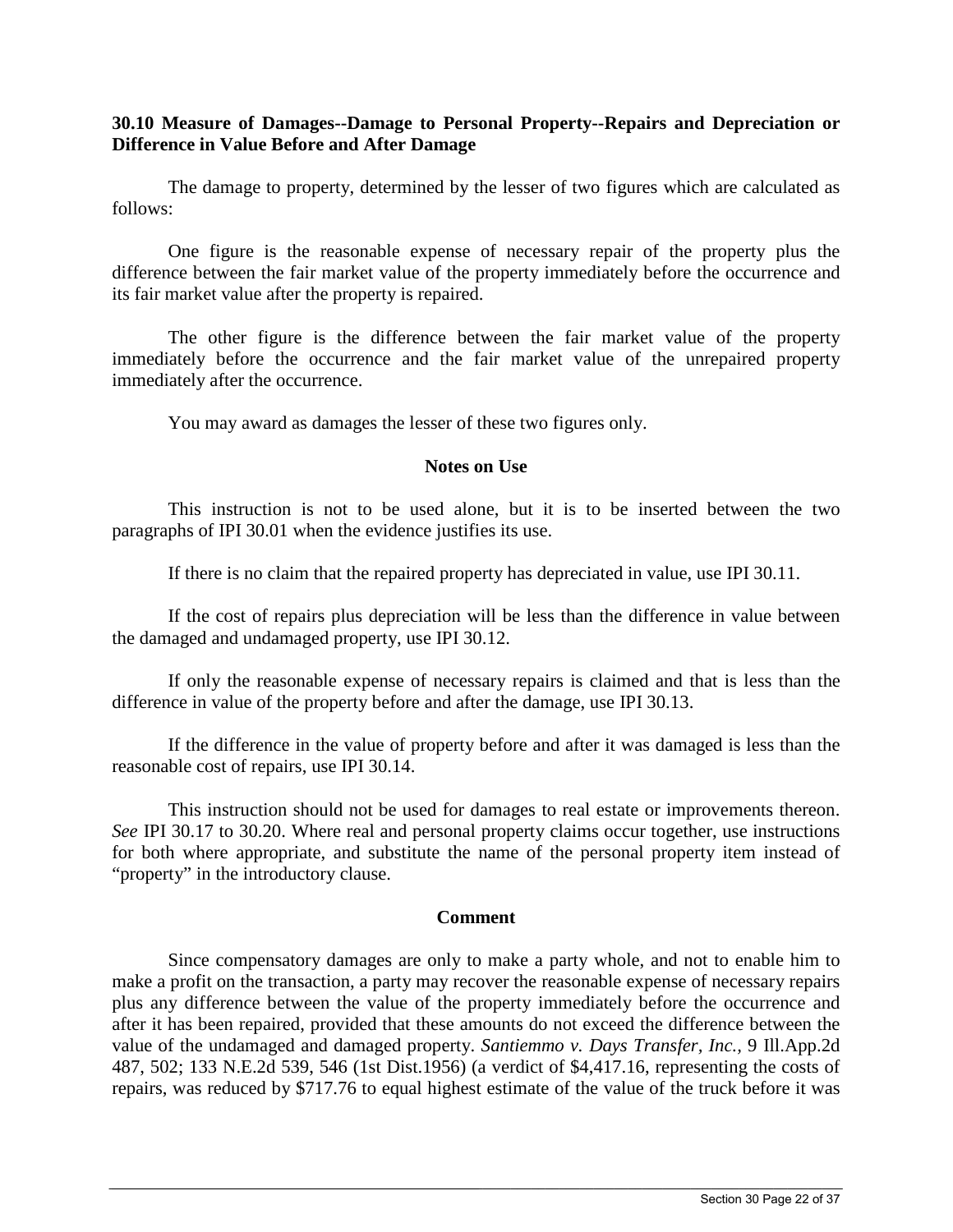damaged); *McDonell v. Lake Erie & W. Ry. Co.,* 208 Ill.App. 442, 454 (2d Dist.1917) ("Sometimes, after the repairs, the property is still not as good as it was before, and then the difference between the value of the property after it has been repaired and the value of the property before the injury should be added to make up the loss."); *Welter v. Schell,* 252 Ill.App. 586, 589-590 (1st Dist.1929) (plaintiff recovered \$423.25 for repairs and \$475 for depreciation after repair on his automobile which was worth \$2,200 immediately before being damaged). *See generally* Fowler, Loss of Earnings and Property Damage, 1956 U. Ill. L.F. 453, 462-465.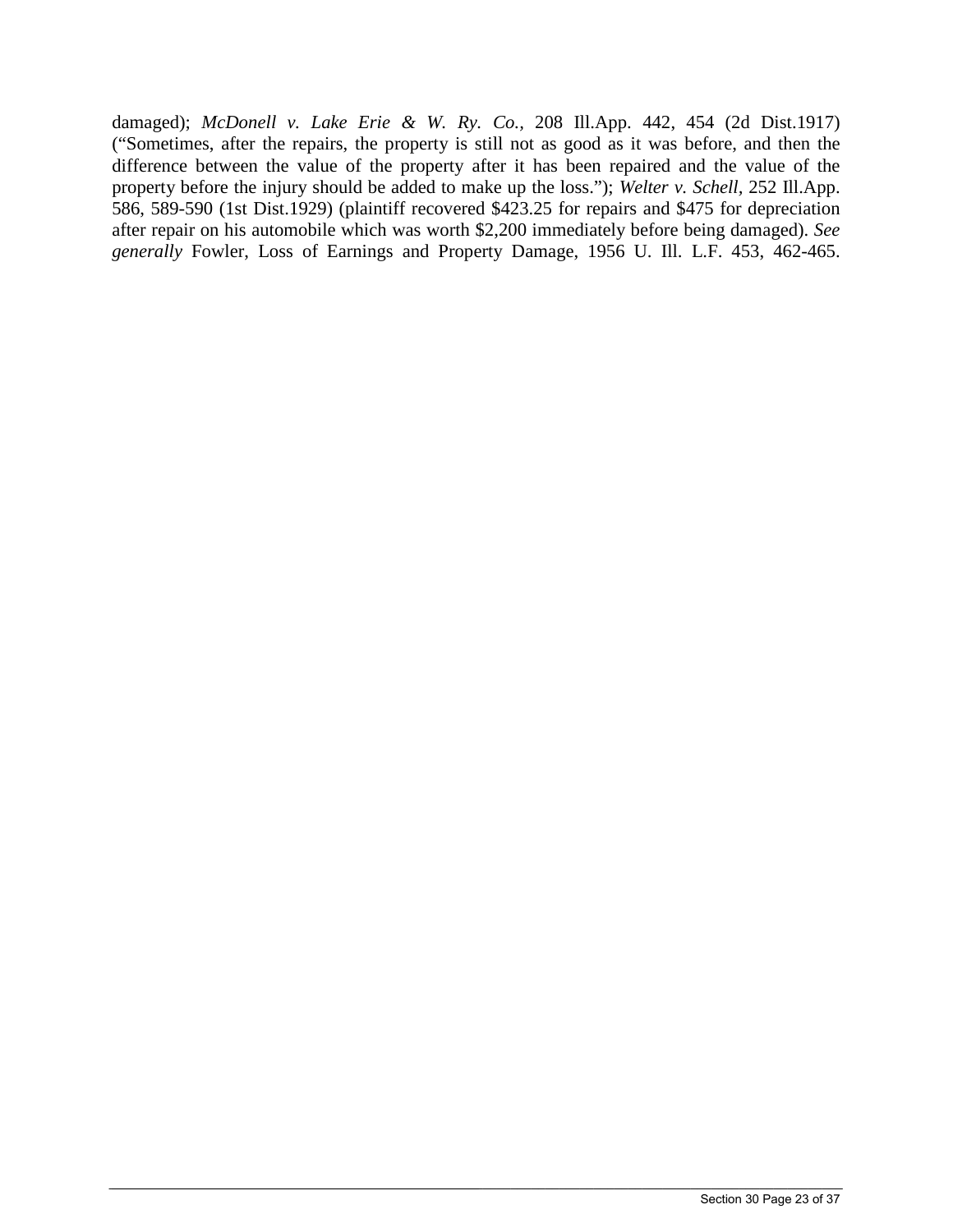# **30.11 Measure of Damages--Damage to Personal Property--Repairs or Difference In Value Before and After Damage**

The damage to property, determined by the lesser of (1) the reasonable expense of necessary repairs to the property or (2) the difference between the fair market value of the property immediately before the occurrence and its fair market value immediately after the occurrence.

## **Notes on Use**

This instruction is to be used as an alternative to IPI 30.10 if there is no claim that the property after repairs has suffered reduction in fair market value. The instruction is not to be used alone, but is to be inserted between the two paragraphs of IPI 30.01 when the evidence justifies its use.

This instruction is to be used when there is an issue as to whether the cost of repairs or the difference in value of the property before and after it is damaged is the lesser amount. When the cost of repairs is admittedly the lesser amount, use IPI 30.13; when the converse is true, use IPI 30.14.

This instruction should not be used for damages to real estate or improvements thereon. *See* IPI 30.17 to 30.20. Where real and personal property claims occur together, use instructions for both where appropriate, and substitute the name of the personal property item instead of "property" in the introductory clause.

# **Comment**

 $\_$  ,  $\_$  ,  $\_$  ,  $\_$  ,  $\_$  ,  $\_$  ,  $\_$  ,  $\_$  ,  $\_$  ,  $\_$  ,  $\_$  ,  $\_$  ,  $\_$  ,  $\_$  ,  $\_$  ,  $\_$  ,  $\_$  ,  $\_$  ,  $\_$  ,  $\_$  ,  $\_$  ,  $\_$  ,  $\_$  ,  $\_$  ,  $\_$  ,  $\_$  ,  $\_$  ,  $\_$  ,  $\_$  ,  $\_$  ,  $\_$  ,  $\_$  ,  $\_$  ,  $\_$  ,  $\_$  ,  $\_$  ,  $\_$  ,

*See* Comment to IPI 30.10.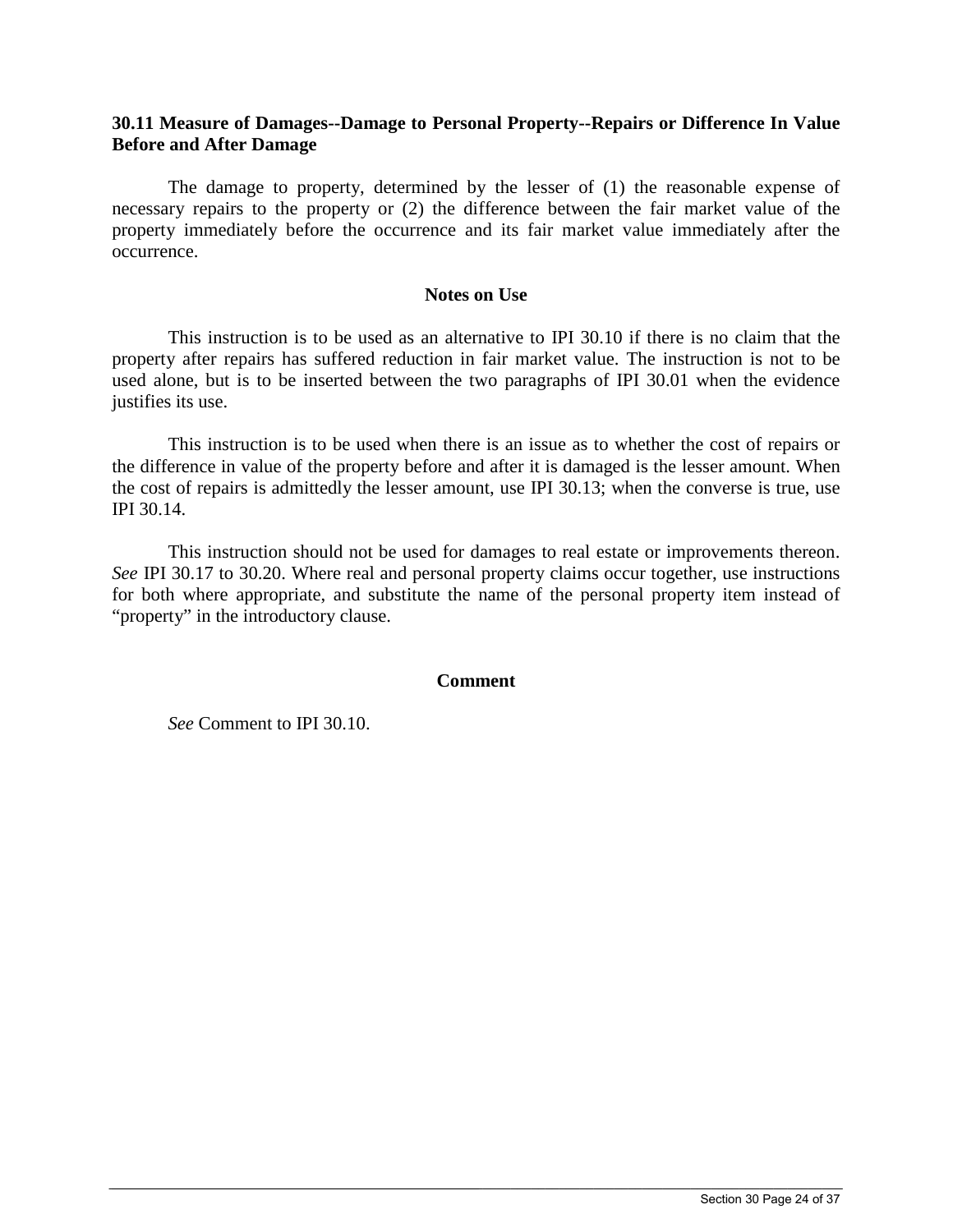# **30.12 Measure of Damages--Damage to Personal Property--Cost of Repairs and Depreciation of Repaired Property**

The reasonable expense of necessary repairs to the property which was damaged plus the difference between the fair market value of the property immediately before the occurrence and its fair market value after it is repaired.

# **Notes on Use**

The instruction is not to be used alone, but is to be inserted between the two paragraphs of IPI 30.01 when the evidence justifies its use.

This instruction is to be used as an alternative to IPI 30.10 where the costs of repairs plus depreciation is less than the difference in value between the damaged and undamaged property.

This instruction should not be used for damages to real estate or improvements thereon. *See* IPI 30.17 to 30.20. Where real and personal property claims occur together, use instructions for both where appropriate, and substitute the name of the personal property item instead of "property" in the introductory clause.

## **Comment**

*McDonell v. Lake Erie & W. Ry. Co.*, 208 Ill.App. 442, 452 (2d Dist.1917) ("Sometimes, after the repairs, the property is still not as good as it was before, and then the difference between the value of the property after it has been repaired and the value of the property before the injury should be added to make up the loss."); *Welter v. Schell,* 252 Ill.App. 586, 589-590 (1st Dist.1929) (plaintiff recovered \$423.25 for repairs and \$475 for depreciation for damage to his automobile which was worth \$2,200 immediately before being damaged).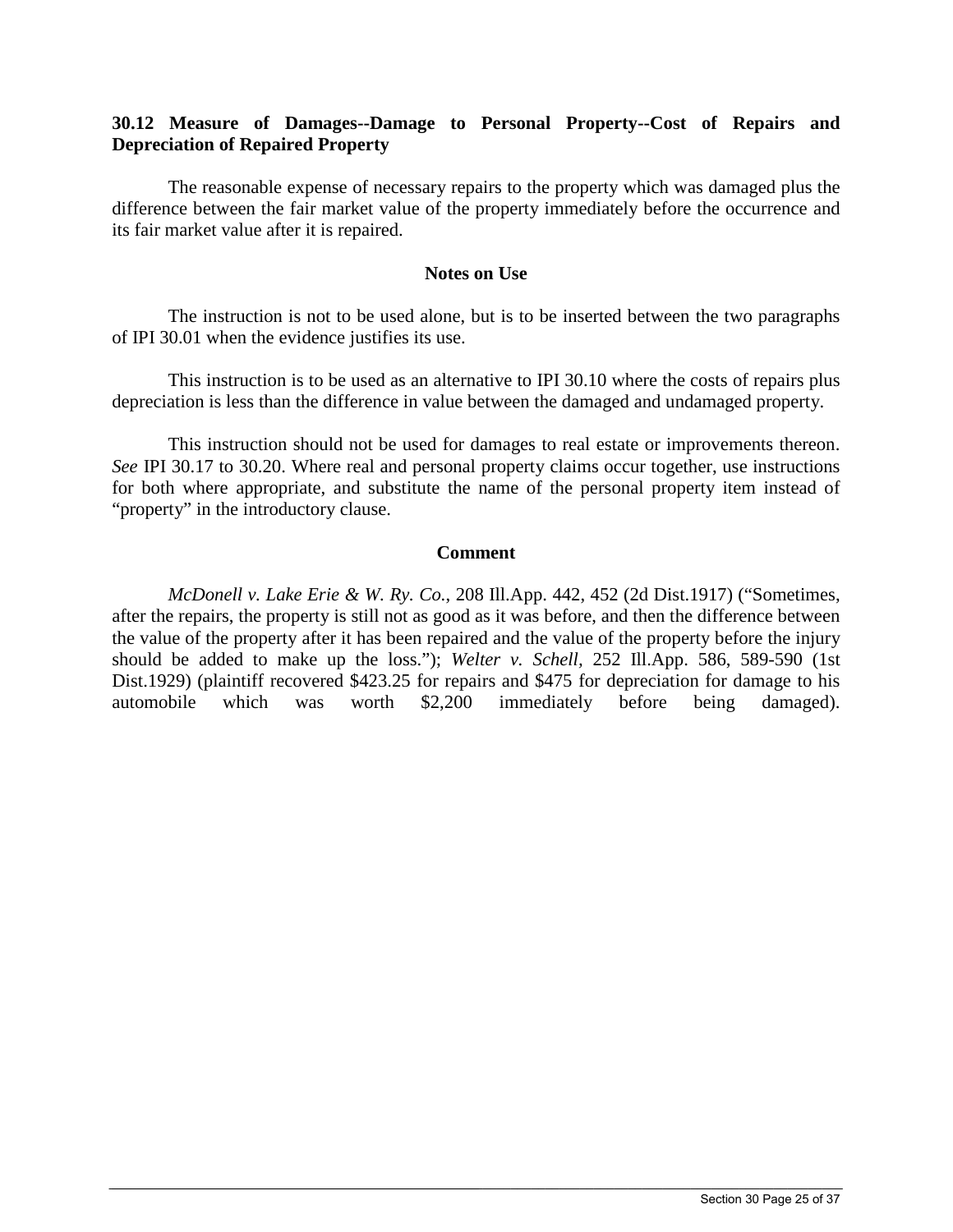# **30.13 Measure of Damages--Damage to Personal Property--Repairs**

The damage to property, determined by the reasonable expense of necessary repairs to the property which was damaged.

## **Notes on Use**

The instruction is not to be used alone, but is to be inserted between the two paragraphs of IPI 30.01 when the evidence justifies its use.

This instruction is to be used as an alternative to IPI 30.10 if only the reasonable expense of necessary repairs is claimed and that is less than the difference in value of the property before and after the damage.

This instruction should not be used for damages to real estate or improvements thereon. *See* IPI 30.17 to 30.20. Where real and personal property claims occur together, use instructions for both where appropriate, and substitute the name of the personal property item instead of "property" in the introductory clause.

## **Comment**

Repairs to damaged property are recognized as a compensable element of damages. McDonell v. Lake Erie & W. Ry. Co., 208 Ill.App. 442, 450 (2d Dist.1917).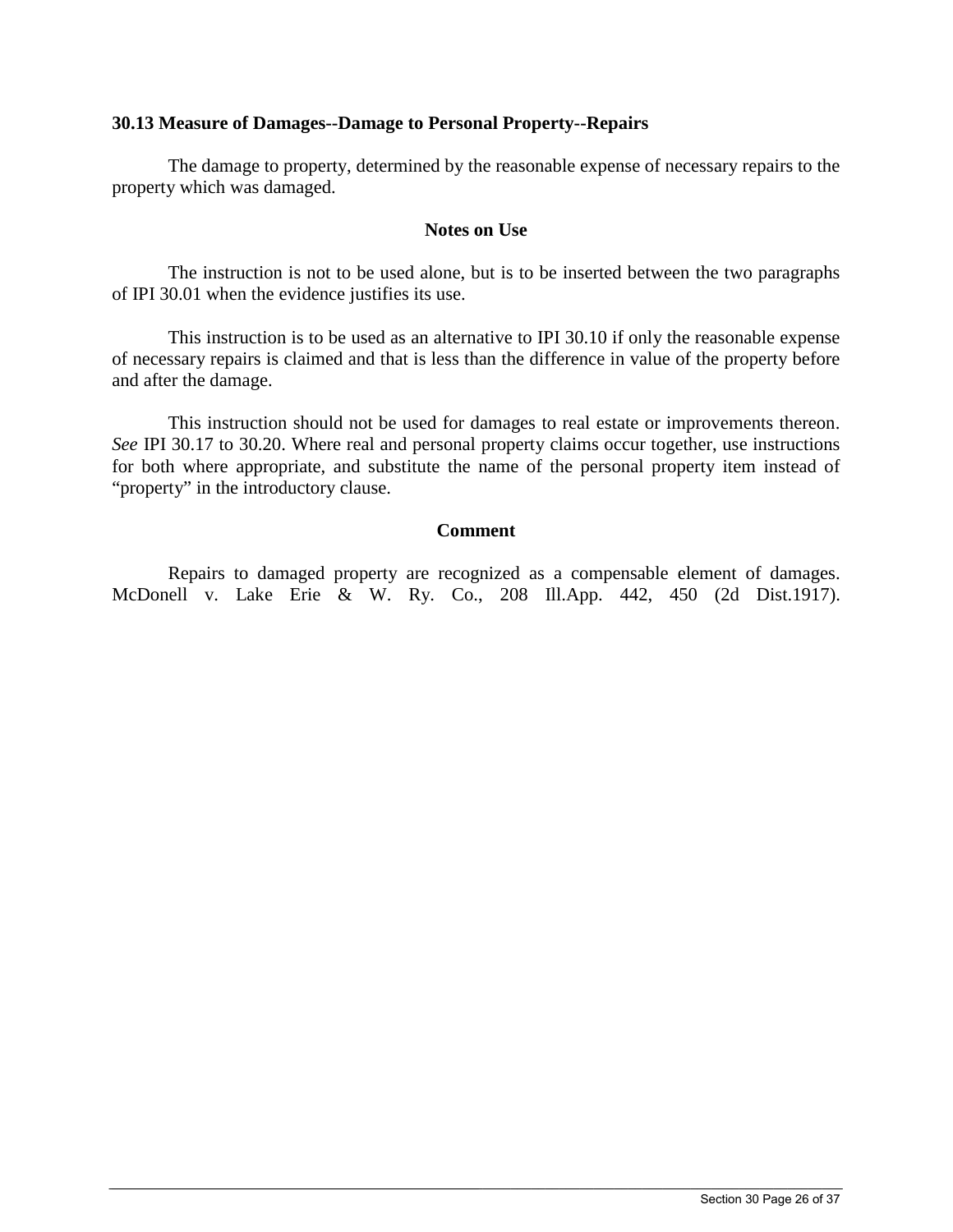# **30.14 Measure of Damages--Damage to Personal Property--Difference in Value Before and After Damage**

The damage to property, determined by the difference between its fair market value immediately before the occurrence and its fair market value immediately after the occurrence.

#### **Notes on Use**

This instruction is to be used as an alternative to IPI 30.10 if the difference in the value of property before and after it was damaged is less than the reasonable cost of repairs. The instruction is not to be used alone, but is to be inserted between the two paragraphs of IPI 30.01 when the evidence justifies its use.

This instruction is appropriate only where the property, though destroyed or damaged beyond repair, is still in existence and has salvage value. If the property is not in existence or if it lacks salvage value, IPI 30.15 is appropriate.

This instruction should not be used for damages to real estate or improvements thereon. *See* IPI 30.17 to 30.20. Where real and personal property claims occur together, use instructions for both where appropriate, and substitute the name of the personal property item instead of "property" in the introductory clause.

#### **Comment**

The difference in values immediately before and after the occurrence is recognized as a compensable element of damages in Illinois, where the property is destroyed beyond repair or the cost of repair exceeds the difference in value. *Crossen v. Chicago & Joliet Elec. Ry. Co.,* 158 Ill.App. 42, 44 (2d Dist.1910); *Latham v. Cleveland, C., C. & St. L. Ry. Co.,* 164 Ill.App. 559, 563 (2d Dist.1911); *Albee v. Emrath,* 53 Ill.App.3d 910, 916; 369 N.E.2d 62, 67; 11 Ill.Dec. 608, 613 (1st Dist.1977); *Collgood, Inc. v. Sands Drug Co.,* 5 Ill.App.3d 910, 917; 284 N.E.2d 406, 410 (5th Dist.1972).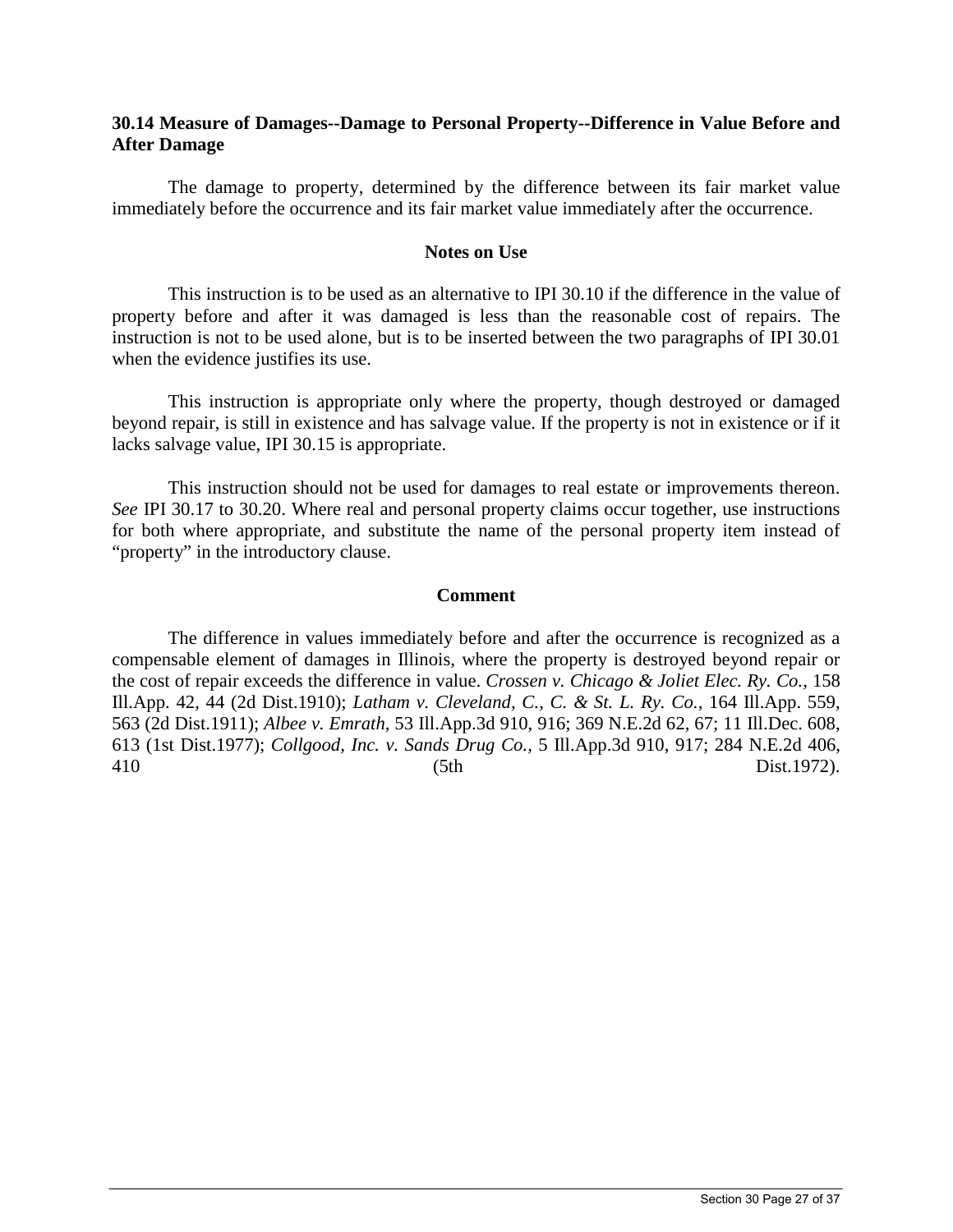# **30.15 Measure of Damages--Damage to Personal Property--Value Before Damage--No Salvage**

The damage to property, determined by the fair market value of the property immediately before the occurrence.

## **Notes on Use**

This instruction is not to be used alone, but is to be inserted between the two paragraphs of IPI 30.01 when the evidence justifies its use.

This instruction may be used (1) where the property is damaged beyond repair and has no salvage value or (2) where there is no evidence as to the salvage value. *New York, Chicago & St. L.R. Co. v. American Transit Lines,* 408 Ill. 336, 339-342; 97 N.E.2d 264, 266-268 (1951). Where the property admittedly has salvage value, use IPI 30.14.

This instruction should not be used for damages to real estate or improvements thereon. *See* IPI 30.17 to 30.20. Where real and personal property claims occur together, use instructions for both where appropriate, and substitute the name of the personal property item instead of "property" in the introductory clause.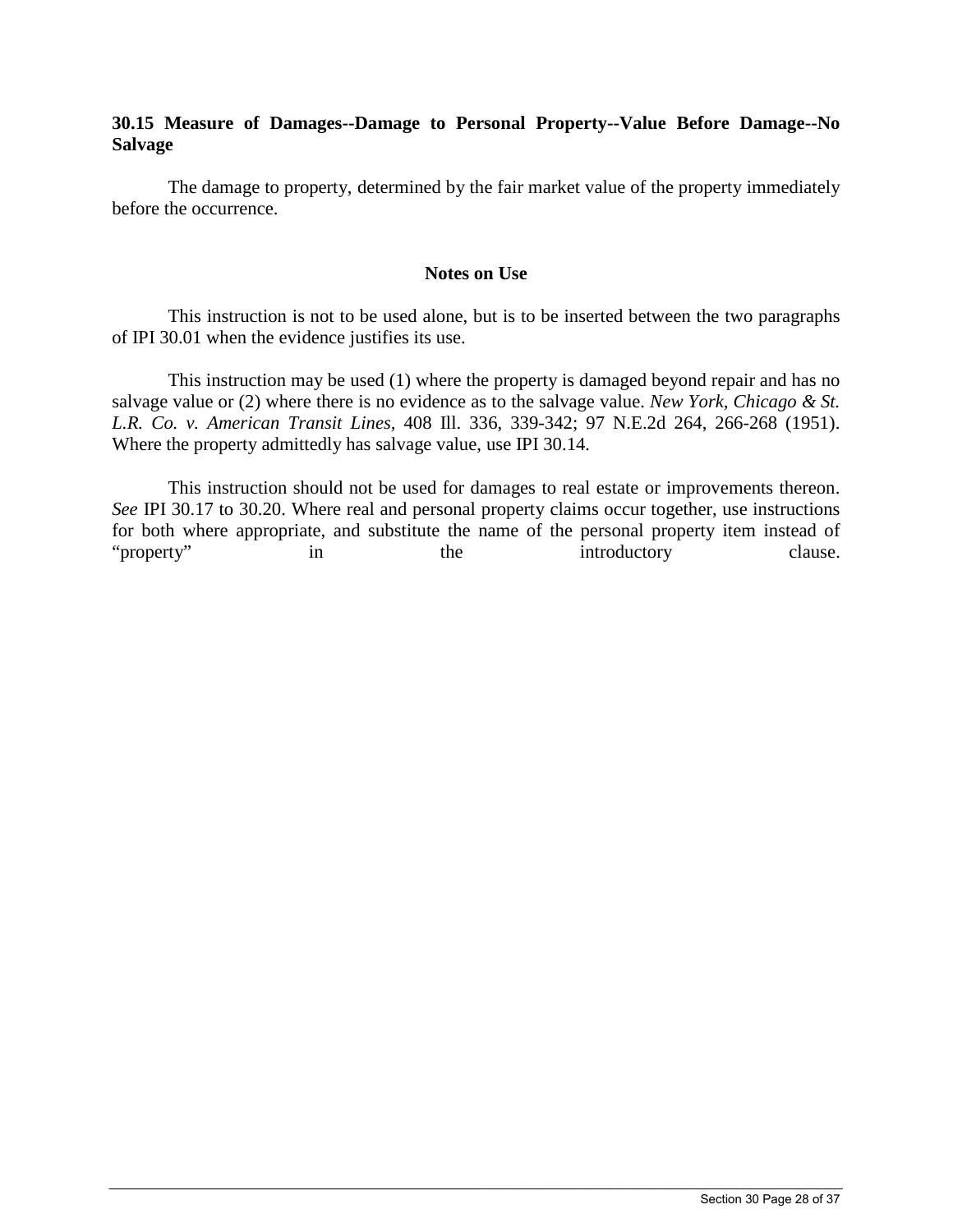## **30.16 Measure of Damages--Damage to Personal Property--Loss of Value**

The reasonable rental value of similar property for the time reasonably required for the [repair] [replacement] of the property damaged.

## **Notes on Use**

This instruction is not to be used alone, but is to be inserted between the two paragraphs of IPI 30.01 when the evidence justifies its use.

If the property has been replaced, the bracketed material should be used in lieu of the word "repair."

This instruction should not be used for damages to real estate or improvements thereon. *See* IPI 30.17 to 30.20. Where real and personal property claims occur together, use instructions for both where appropriate, and substitute the name of the personal property item instead of "property" in the introductory clause.

## **Comment**

Reasonable rental value is a recognized element of compensable damages in Illinois. *Lawndale Steam Dye Works v. Chicago Daily News Co.,* 189 Ill.App. 565, 566 (1st Dist.1914); *Berry v. Campbell,* 118 Ill.App. 646 (2d Dist.1905); *McDonell v. Lake Erie & W. Ry. Co.,* 208 Ill.App. 442, 450 (2d Dist.1917).

It is not necessary that similar property be actually rented during the period of time reasonably required for repair. Damages are available for loss of use of the damaged property during the period required for repair, even though rental of similar property is not undertaken by the impaired party. *Trailmobile Div. of Pullman, Inc. v. Higgs,* 12 Ill.App.3d 323, 325; 297 N.E.2d 598, 600 (5th Dist.1973). Proof as to the value of the loss of use must be present, such as the cost of renting a replacement vehicle. *Plesniak v. Wiegand,* 31 Ill.App.3d 923, 335 N.E.2d 131 (1st Dist.1975).

In *National Contract Purchase Corp. v. McCormick,* 264 Ill.App. 63 (1st Dist.1931), the court valued the loss of use of the plaintiff's vehicle by computing the cost of renting a replacement, even though the plaintiff did not rent a replacement.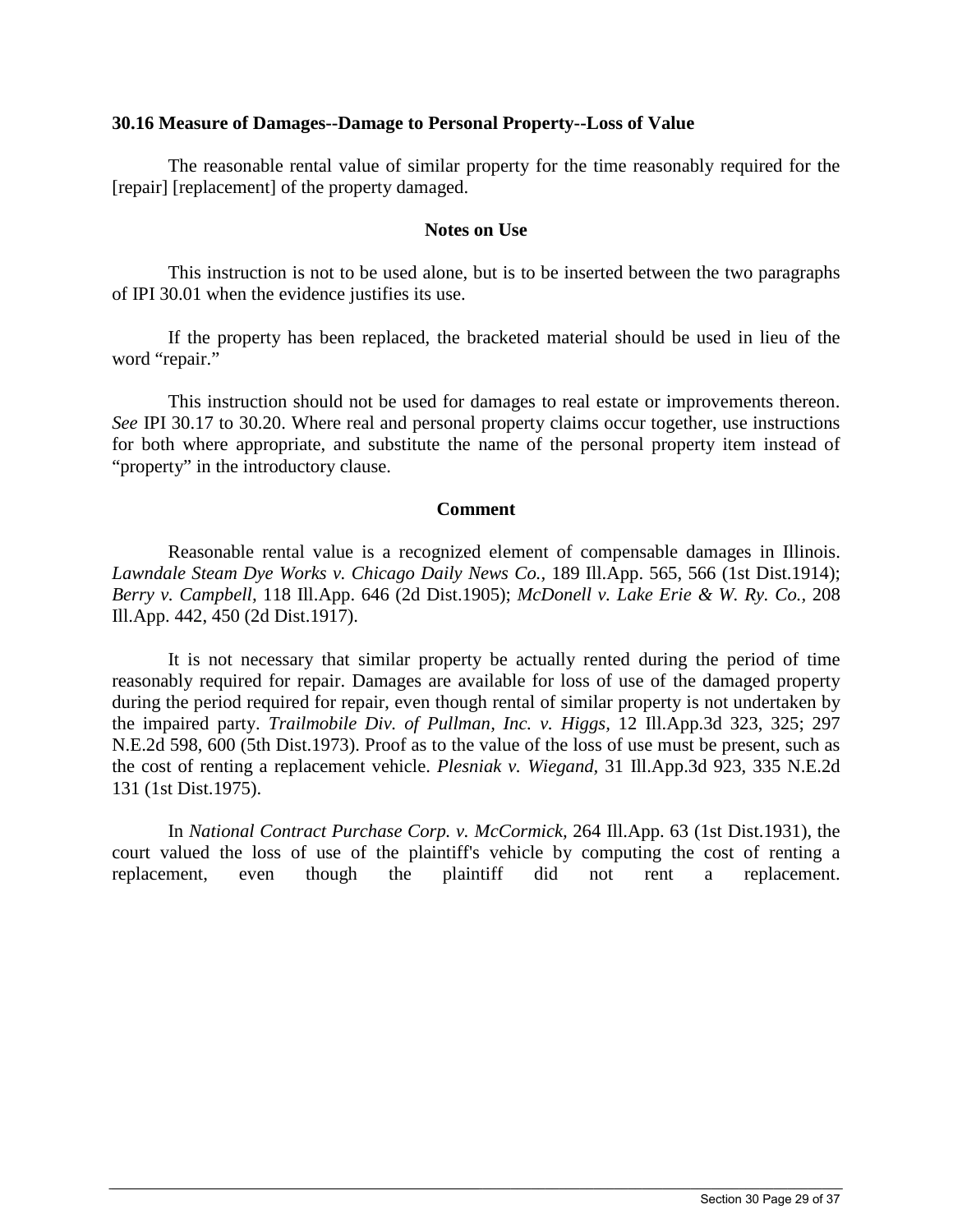# **30.17 Measure of Damages--Damage to Real Property--Repairable Damage**

The damage to real property, determined by the reasonable expense of necessary repairs to the property which was damaged [and the value of loss of the use of the (building) (improvements) for the time reasonably required for the repair] [and the difference between the fair market value of the real property immediately before the occurrence and its fair market value immediately after the repairs].

## **Notes on Use**

This element is to be inserted between the two paragraphs of IPI 30.01 when the evidence justifies its use. This instruction must be used, in general, where the damages to real estate are not permanent.

The first bracketed clause should be inserted where the evidence shows that the property was unable to be occupied, or used, during the period of repair. Proof as to the value of the loss of the use must be presented.

The second bracketed portion should be used in those situations where the evidence reflects that, after the repairs are performed to the real property, there is still a decrease in the fair market value of the property.

This instruction is appropriate in a nuisance case where the nuisance can be abated.

# **Comment**

Where damages to real property are not permanent, then the measure of damages is the cost of restoration. If the damages are permanent, the measure of damages is the diminution in market value of the realty. *Arras v. Columbia Quarry Co.,* 52 Ill.App.3d 560, 367 N.E.2d 580, 10 Ill.Dec. 192 (5th Dist.1977).

In characterizing an injury to realty as permanent or temporary, a court must necessarily look to the nature of the thing injured (*Arras v. Columbia Quarry Co., supra*) and the exact interest harmed. *Myers v. Arnold,* 83 Ill.App.3d 1, 403 N.E.2d 316, 38 Ill.Dec. 228 (4th Dist.1980); *Zosky v. Couri,* 77 Ill.App.3d 1033, 397 N.E.2d 170, 33 Ill.Dec. 837 (3d Dist.1979) (tire ruts not permanent and required repair, rather than diminution in fair market value).

In *Arras,* damage to a well was held not permanent, because the injury was abatable by the drilling of a new well. *Myers* approved an award of damages in excess of diminution of market value because the property was a family residence, not an investment, and the interest harmed could be corrected with a reasonable expenditure, even though the cost exceeded the diminution in value of the land.

Cost of repair or restoration is the proper measure of damages in mine subsidence cases (*Donk Bros. Coal & Coke Co. v. Novero,* 135 Ill.App. 633 (4th Dist.1907)), and in blasting cases. *Fitzsimons & Connell Co. v. Braun & Fitts,* 199 Ill. 390, 65 N.E. 249 (1902); *Peet v.*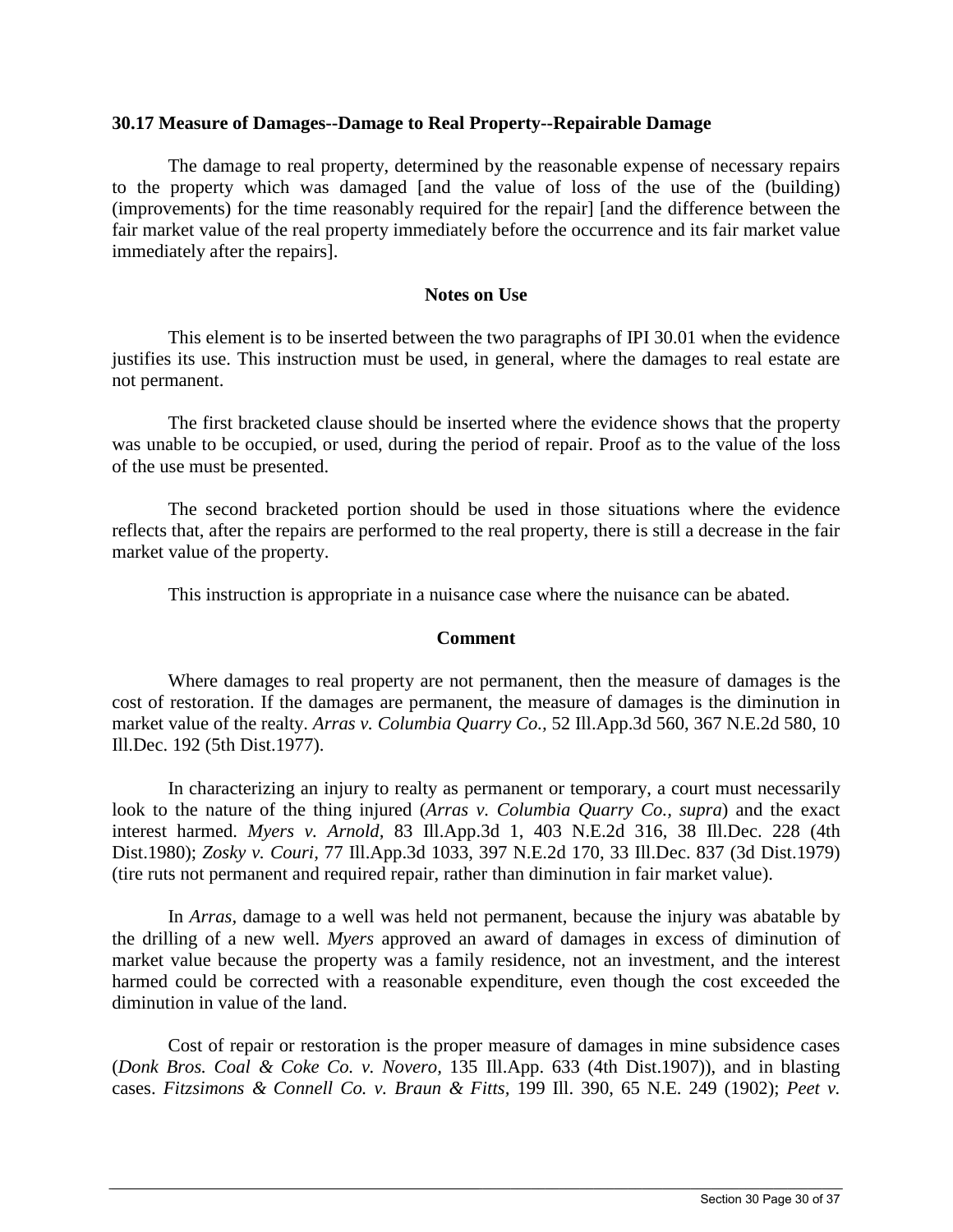*Dolese & Shepard Co.,* 41 Ill.App.2d 358, 190 N.E.2d 613 (2d Dist.1963).

Costs of repair can include the expense necessary to conform those repairs to existing building codes. *Peluso v. Singer General Precision, Inc.,* 47 Ill.App.3d 842, 365 N.E.2d 390, 8 Ill.Dec. 152 (1st Dist.1977).

For a case involving damages for mining coal after expiration of a lease, *see Dethloff v. Zeigler Coal Co.,* 82 Ill.2d 393, 412 N.E.2d 526, 45 Ill.Dec. 175 (1980), *cert. denied*, 451 U.S. 910, 101 S.Ct. 1980, 68 L.Ed.2d 299 (1981).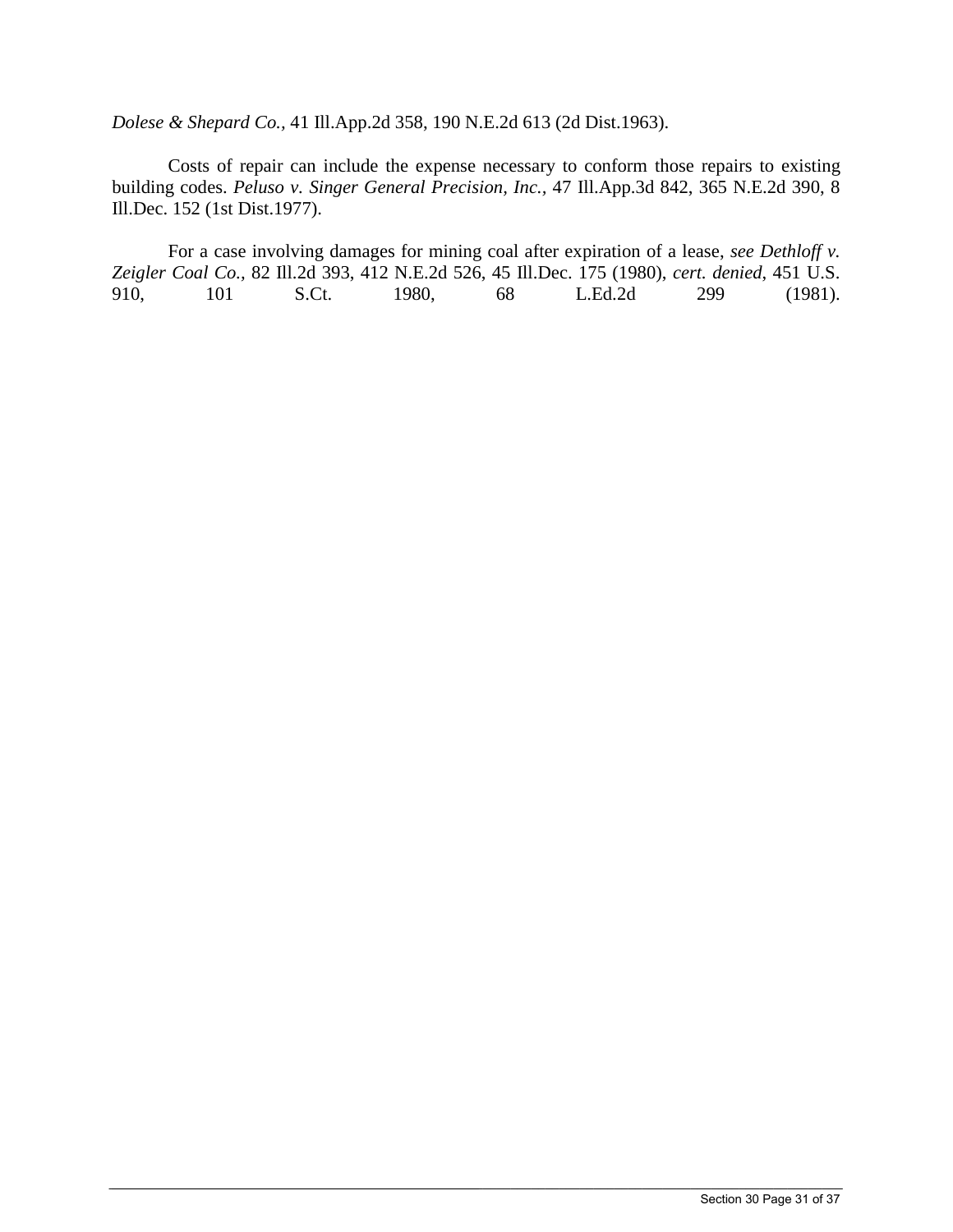#### **30.18 Measure of Damages--Damage to Real Property--Permanent or Continuing Damage**

The damage to real property, determined by the difference between the fair market value of the real property immediately before the occurrence and its fair market value immediately after the occurrence.

## **Notes on Use**

This element is to be inserted between the two paragraphs of IPI 30.01 when the evidence justifies its use.

This instruction is appropriate in a nuisance case, where the nuisance cannot be abated. For repairable damage, *see* IPI 30.17.

## **Comment**

For permanent damage to land or buildings, the usual measure of damages is the decrease in the value of the property. *Illinois Cent. Ry. Co. v. Ferrell,* 108 Ill.App. 659 (4th Dist.1902); *Clark v. Public Service Co. of N. Ill.,* 278 Ill.App. 426 (2d Dist.1934); *Stirs, Inc. v. City of Chicago,* 24 Ill.App.3d 118, 320 N.E.2d 216 (1st Dist.1974). An exception to this general rule is damage to property as a result of mine subsidence, where the cost of repair or restoration is the proper measure. *Donk Bros. Coal & Coke Co. v. Novero,* 135 Ill.App. 633 (4th Dist.1907). Blasting is another exception requiring repair. *Fitzsimons & Connell Co. v. Braun,* 199 Ill. 390, 65 N.E. 249 (1902); *Peet v. Dolese & Shepard Co.,* 41 Ill.App.2d 358, 190 N.E.2d 613 (2d Dist.1963).

In characterizing an injury to realty as permanent or temporary, a court must necessarily look to the nature of the thing injured, and the exact interest harmed. *Arras v. Columbia Quarry Co.,* 52 Ill.App.3d 560, 367 N.E.2d 580, 10 Ill.Dec. 192 (5th Dist.1977); *Myers v. Arnold,* 83 Ill.App.3d 1, 403 N.E.2d 316, 38 Ill.Dec. 228 (4th Dist.1980). *See* comment to IPI 30.17.

The measure of damages for the destruction of trees and land is the difference in value of the land immediately before and immediately after the damage. This rule has been applied to ornamental or shade trees (*First Nat'l Bank v. Amco Engineering Co.,* 32 Ill.App.3d 451, 335 N.E.2d 591 (2d Dist.1975); *Rogers v. Enzinger,* 339 Ill.App. 376, 89 N.E.2d 853 (2d Dist.1950)), and to orchard or fruit trees. *Collins v. Illinois Cent. R.R.,* 161 Ill.App. 95 (4th Dist.1911). Damage for the destruction of forest trees is the value of the trees, rather than the difference in value of the land before and after the destruction. *Citizens Nat'l Bank v. Joseph Kesl & Sons Co.,* 378 Ill. 428, 38 N.E.2d 734 (1941); *Jones v. Sanitary Dist. of Chicago,* 252 Ill. 591, 97 N.E. 210 (1911).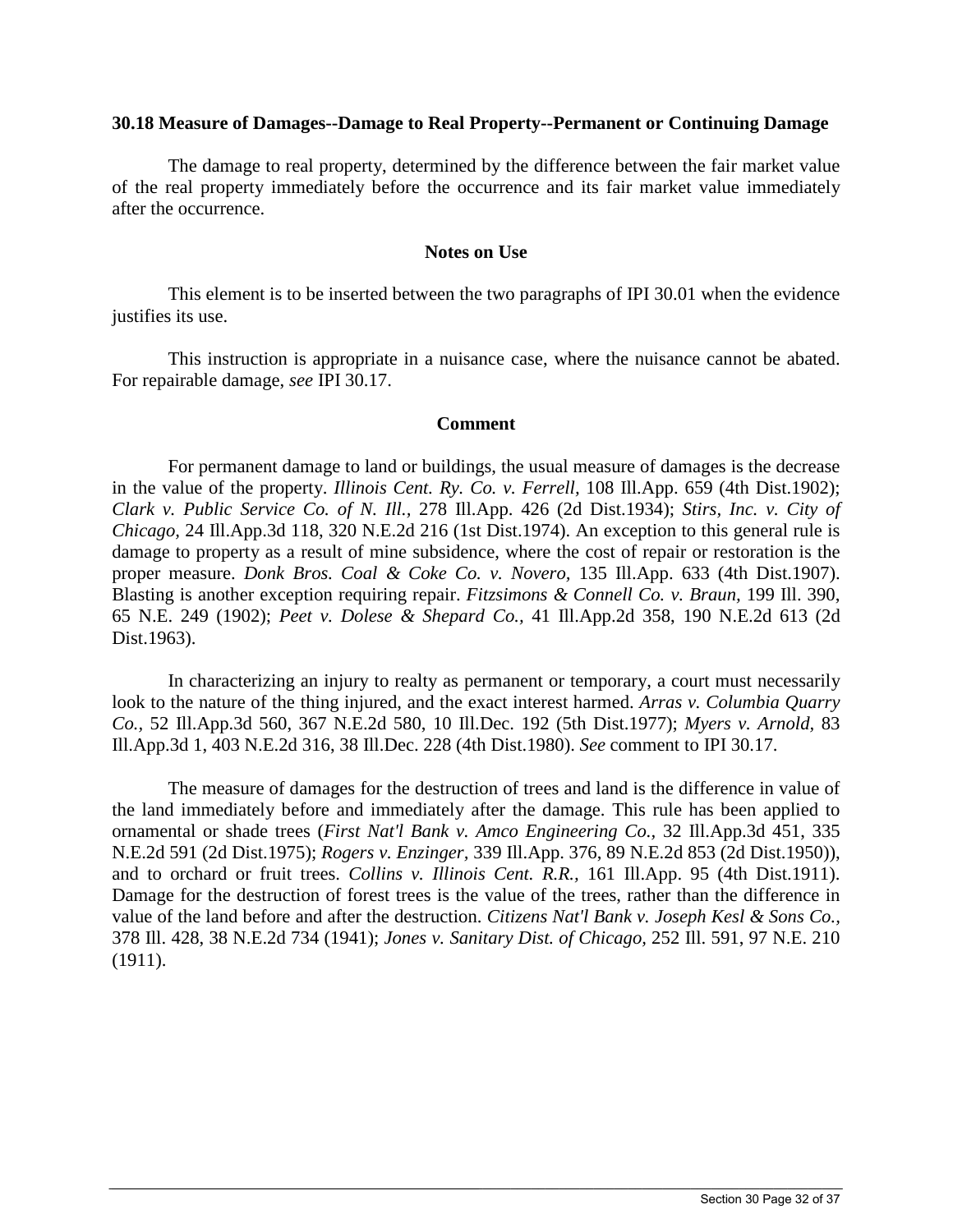## **30.19 Measure of Damages--Damage to Real Property--Mature Crops**

The market value of the crop as it was at the time of the loss [less the cost of harvesting and marketing, including all care and preparation for marketing, and transportation to market].

## **Notes on Use**

This element is to be inserted between the two paragraphs of IPI 30.01 when the evidence justifies its use.

For growing crops, or immature crops, where the market value of the products cannot be fairly determined, *see* IPI 30.20.

The bracketed clause should be inserted only in those situations where the crop is fully matured and ready to be harvested, and the tort is not willful.

#### **Comment**

Where the crop is more or less matured so that the yield can be fairly determined, the value of the crop at the time of the loss is the measure of damages. *Baltimore & Ohio Southwestern R. Co. v. Stewart,* 128 Ill.App. 270 (4th Dist.1906). This includes the value of the right which the owner had to mature the crops and harvest or gather them at the proper time. *St. Louis Merchants' Bridge Terminal Ry. Ass'n v. Schultz,* 226 Ill. 409, 80 N.E. 879 (1907).

The value of the right which the owner had to mature the crops and harvest or gather them at the proper time is generally the amount someone would pay for an immature crop in its condition before the loss. This value depends upon a number of factors, including the quality of the soil, the nature of the crop, and the hazard of maturity. *Zuidema v. Sanitary Dist. of Chicago,* 223 Ill.App. 138 (1st Dist.1921).

The measure of damage to mature crops is the market value of those crops, less the costs which would have been incurred in harvesting the damaged portion of the crop, and marketing said damaged portion, including transportation of the damaged portion to market. *Baltimore & Ohio Southwestern R. Co. v. Stewart, supra*. Where crops are converted at harvest, the measure of damages is the market value at that time and place. *Agrinetics, Inc. v. Stob,* 90 Ill.App.3d 107, 412 N.E.2d 714, 45 Ill.Dec. 363 (2d Dist.1980).

*Cf. Dethloff v. Zeigler Coal Co.,* 82 Ill.2d 393, 412 N.E.2d 526, 45 Ill.Dec. 175 (1980), *cert. denied*, 451 U.S. 910, 101 S.Ct. 1980, 68 L.Ed.2d 299 (1981) (discussing measure of damages for willful trespass and conversion of coal).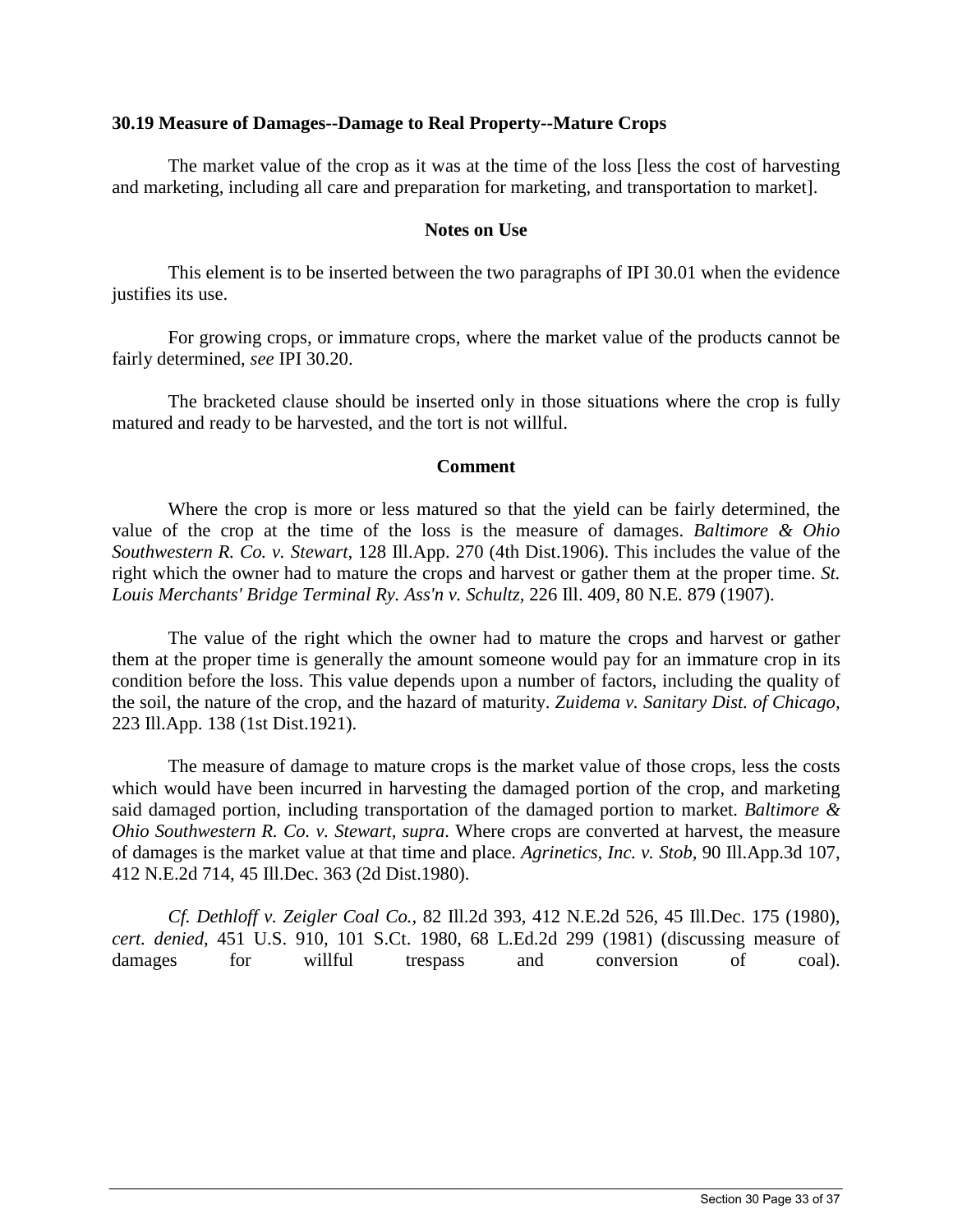## **30.20 Measure of Damages--Damage to Real Property--Growing Crops**

The value of the crop at the time it was damaged, which includes the annual rental value of the land in question, the cost of seed, the value of labor and expenses incurred in preparing the ground and planting the crop [, and the value of labor and the expenses incurred after planting].

## **Notes on Use**

This element is to be inserted between the two paragraphs of IPI 30.01 when the evidence justifies its use.

The instruction should be used when the crop is not yet up. Where the crop is up, but not so far mature that the yield can be fairly determined, then the bracketed clause should be included in the instruction. Where the crop is so grown, or nearly matured, as to be fairly determined, or where the crop is matured, IPI 30.19 should be used.

This instruction may not be appropriate in landlord-tenant situations with respect to rental value, depending on the terms of the lease agreement, and this instruction may need to be modified accordingly.

## **Comment**

The rule in Illinois for measuring damages to immature crops was stated in *Baltimore & Ohio Southwestern R. Co. v. Stewart,* 128 Ill.App. 270, 274-275 (4th Dist.1906):

The general rule is: "where the crop is not up, the damage should be estimated upon the basis of the rental value and the cost of seed and labor, preparing the ground and planting the crops; where the crop is up, but not so far mature that the product can be fairly determined, the injured party can recover, in addition to the above, the cost of any labor bestowed after the planting; where the crop is more or less matured so that the product can be fairly determined, the value of the crop at the time of the loss is the measure of damages, and it is only where the crop is fully matured and ready to be harvested, that the damage can be determined by the market value of the crop, less the cost of harvesting and marketing, which must include all care and preparation for marketing, such as packing, crating and baling, threshing and the like, according to the nature of the crop."

This test was used in *Young v. West,* 130 Ill.App. 216 (3d Dist.1906), and *Enright v. Toledo, P. & W. Ry. Co.,* 158 Ill.App. 323 (3d Dist.1910).

Growing crops are difficult to evaluate because of the uncertainty of their value at maturity, and the measure of damages is the value of the crops as they were when destroyed, with the right of the owner to mature and harvest them at the proper time. Opinion evidence tending to show what the crops in question would yield if allowed to mature, or what the market value was at the time of maturity, is not admissible in proof of damages. *Zuidema v. Sanitary Dist. of Chicago,* 223 Ill.App. 138 (1st Dist.1921).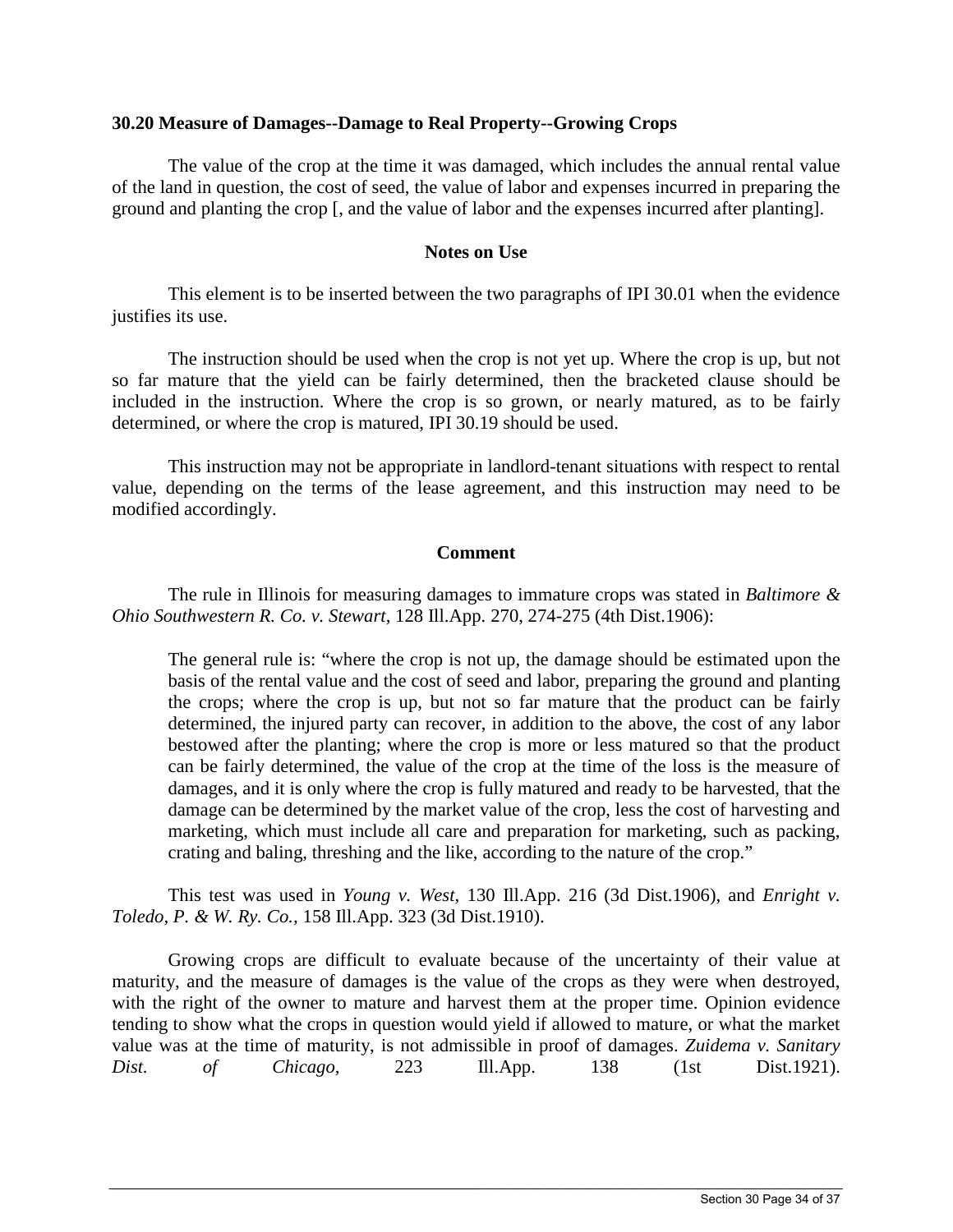# **30.21 Measure of Damages--Personal Injury--Aggravation of Pre-Existing Condition--No Limitations**

If you decide for the plaintiff on the question of liability, you may not deny or limit the plaintiff's right to damages resulting from this occurrence because any injury resulted from [an aggravation of a pre-existing condition] [or] [a pre-existing condition which rendered the plaintiff more susceptible to injury].

#### **Notes on Use**

In FELA cases, IPI 160.27 should be used.

#### **Comment**

*See* IPI 30.03.

In *Balestri v. Terminal Freight Co-op. Ass'n,* 76 Ill.2d 451, 394 N.E.2d 391, 31 Ill.Dec. 189 (1979), *cert. denied*, 444 U.S. 1018, 100 S.Ct. 671, 62 L.Ed.2d 648 (1980), the court held it was reversible error to refuse an instruction that the plaintiff's right to recover damages for his or her injuries and disability is not barred or limited by the fact that they arose out of an aggravation of a pre-existing condition which made the plaintiff more susceptible to injury. *See also Pozzie v. Mike Smith, Inc.,* 33 Ill.App.3d 343, 337 N.E.2d 450 (1st Dist.1975).

Other courts have approved giving this instruction. *See Ficken v. Alton & Southern Ry. Co.,* 255 Ill.App.3d 1047, 625 N.E.2d 1172, 1176-1178; 193 Ill.Dec. 51, 55-57 (5th Dist.1993); *Worthy v. Norfolk & W. Ry. Co.,* 249 Ill.App.3d 1096, 619 N.E.2d 1371, 189 Ill.Dec. 322 (5th Dist.1993); *Dabros v. Wang,* 243 Ill.App.3d 259, 611 N.E.2d 1113, 183 Ill.Dec. 465 (1st Dist.1993) (refusal was error, but harmless in view of verdict for defendant); *Grimming v. Alton & Southern Ry. Co.,* 204 Ill.App.3d 961, 562 N.E.2d 1086, 1098-1100; 150 Ill.Dec. 283, 295-297 (5th Dist.1990) (similar instruction); *Wheeler v. Roselawn Memory Gardens,* 188 Ill.App.3d 193, 543 N.E.2d 1328, 1335; 135 Ill.Dec. 581, 588 (5th Dist.1989) (similar instruction). *But see Smith v. City of Evanston,* 260 Ill.App.3d 925, 631 N.E.2d 1269, 197 Ill.Dec. 810 (1st Dist.1994).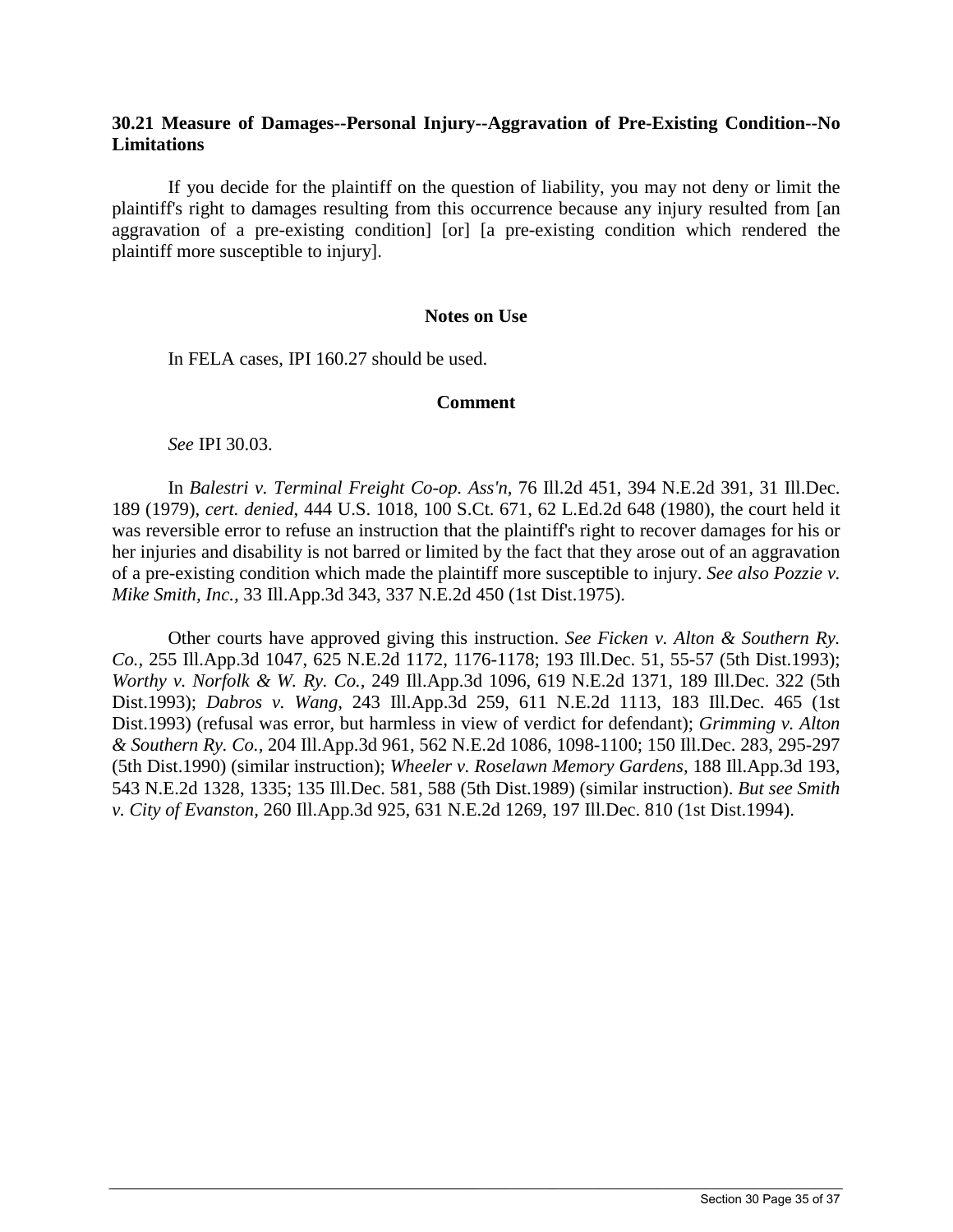# **30.22 Collateral Source--Damages**

[Withdrawn; former content is combined into 3.03]

*Instruction withdrawn October 2007.*